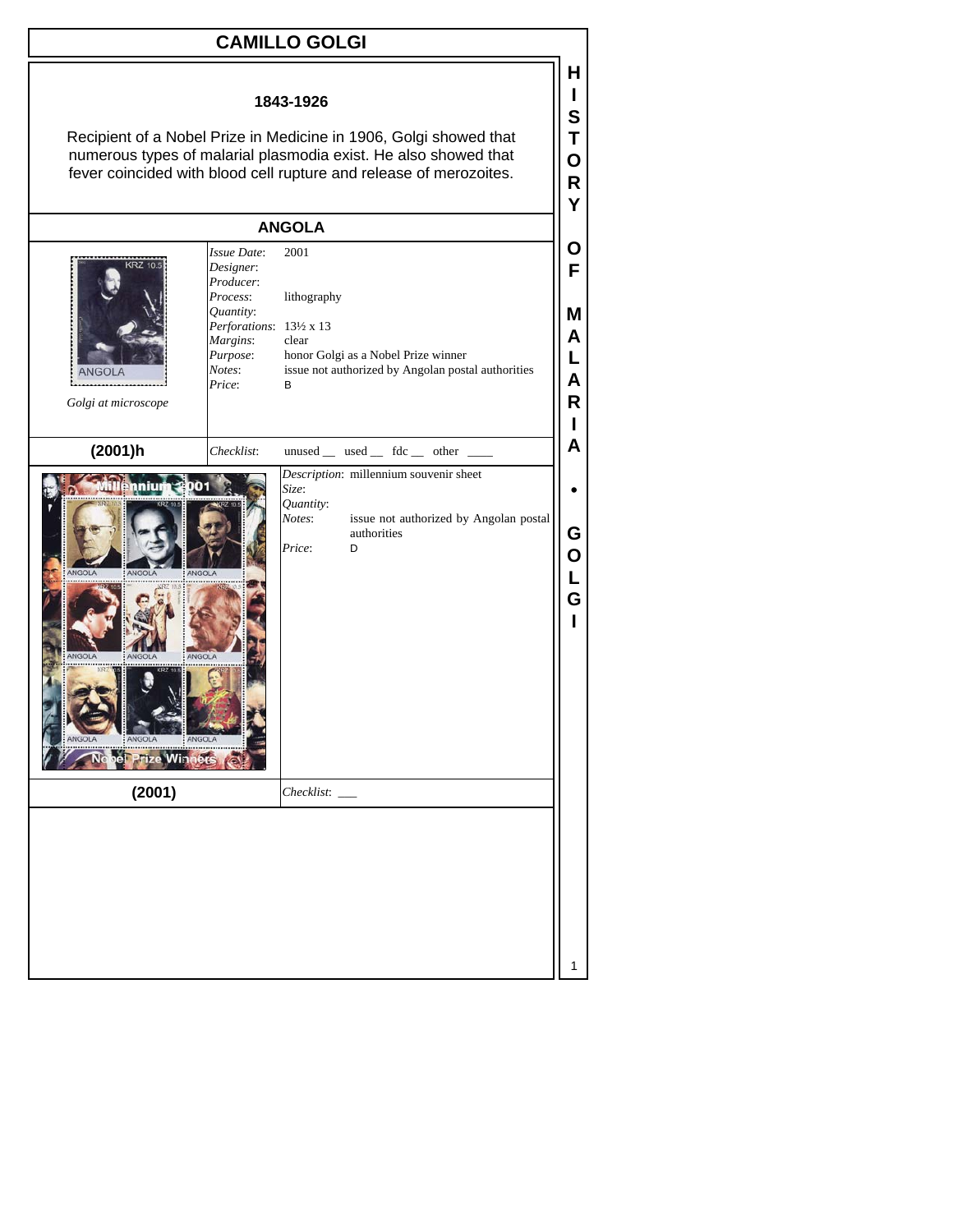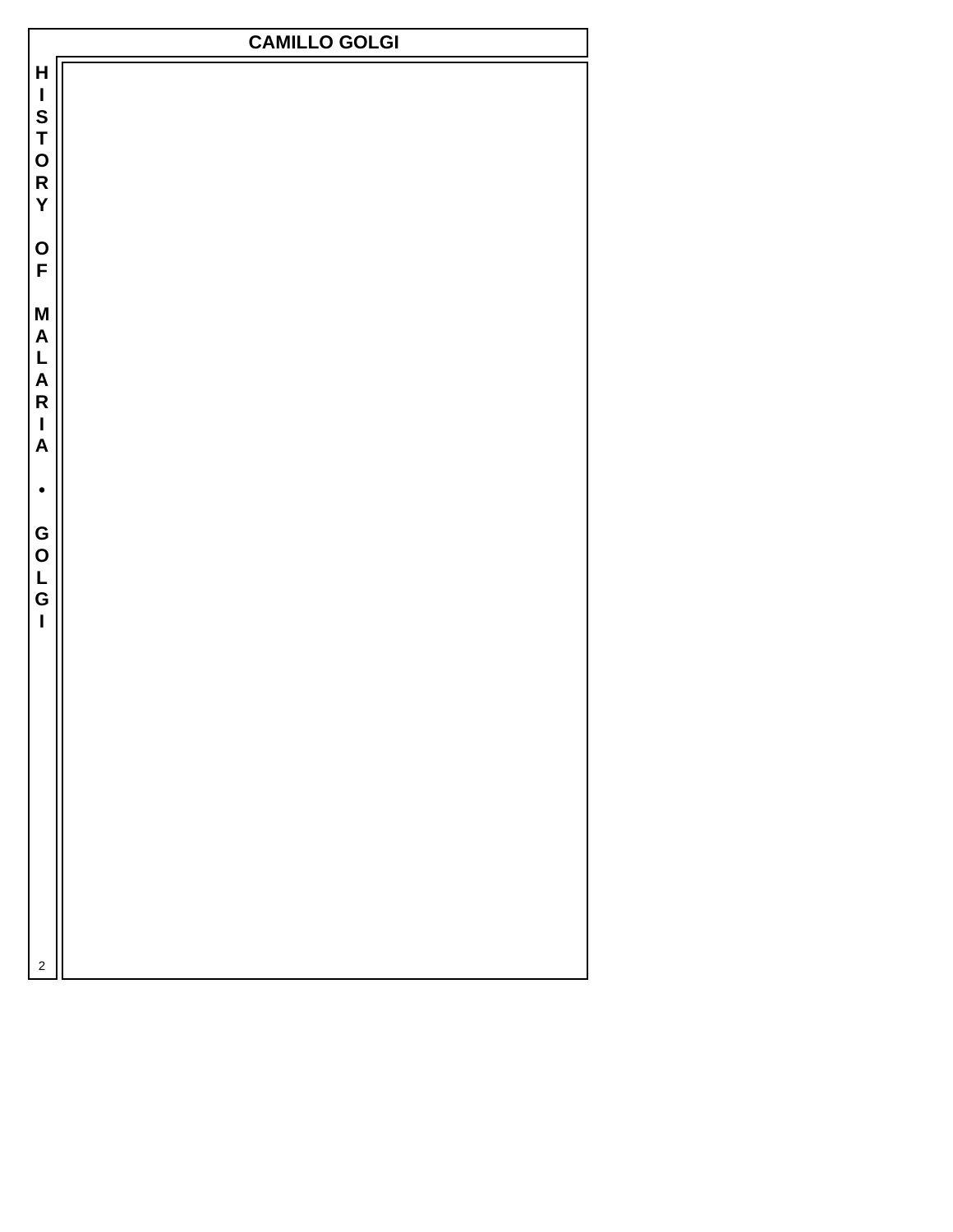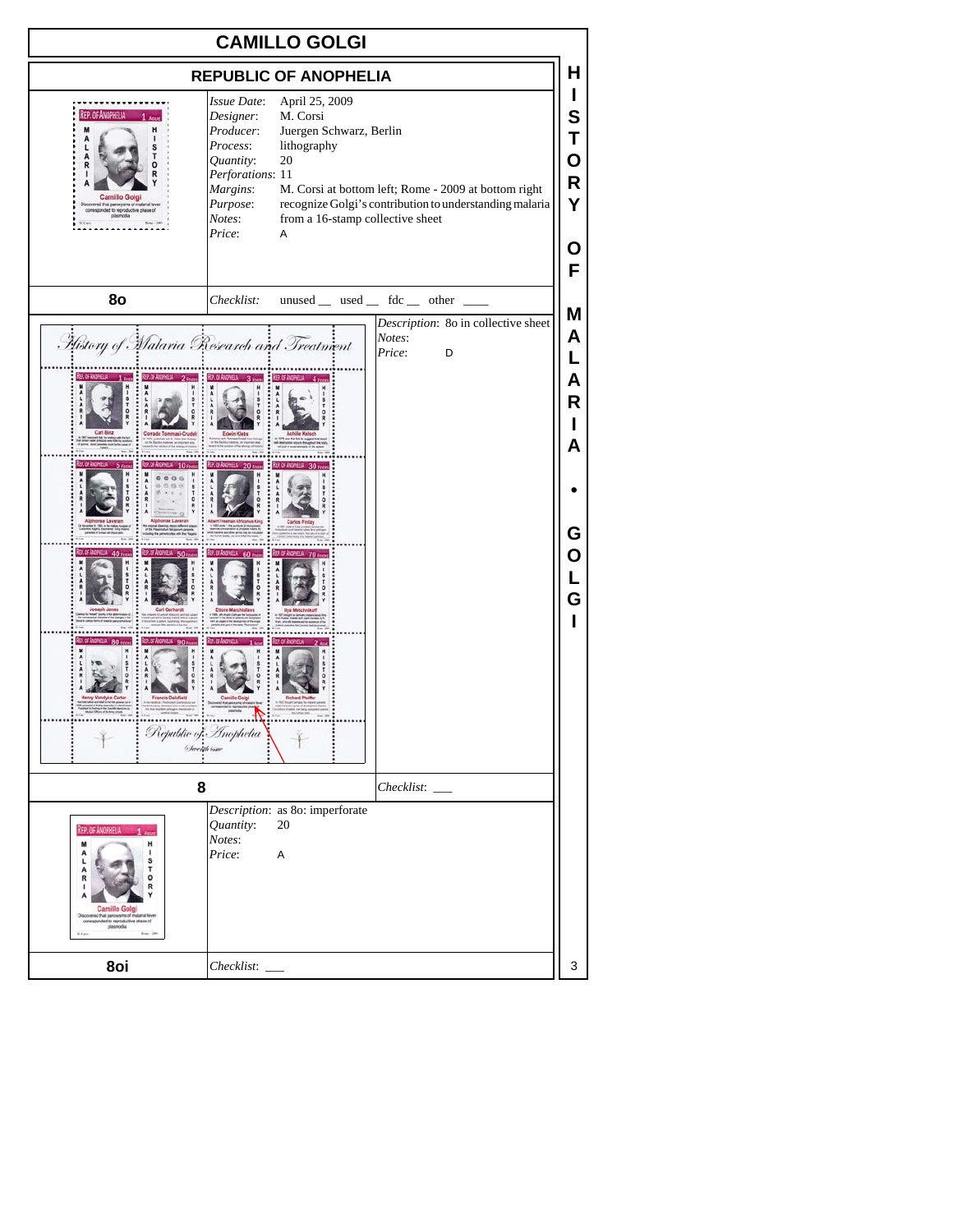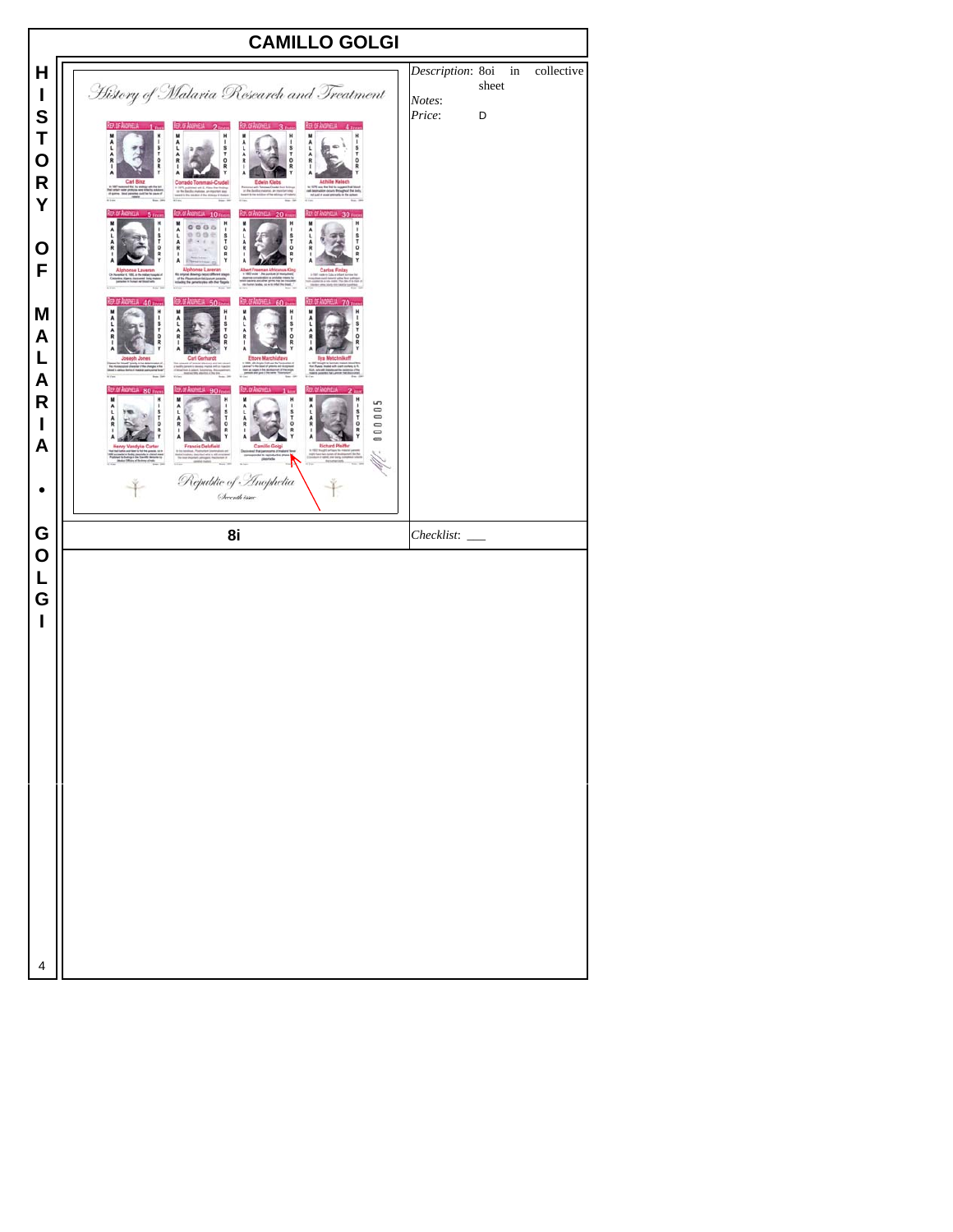|                                                                                                                                                                                                  | <b>CAMILLO GOLGI</b>                                                                                                                                                                                                                                                                                                                                                                                                                                                                                                                                                                                                                                                                                       |                                                                                                             |                                      |
|--------------------------------------------------------------------------------------------------------------------------------------------------------------------------------------------------|------------------------------------------------------------------------------------------------------------------------------------------------------------------------------------------------------------------------------------------------------------------------------------------------------------------------------------------------------------------------------------------------------------------------------------------------------------------------------------------------------------------------------------------------------------------------------------------------------------------------------------------------------------------------------------------------------------|-------------------------------------------------------------------------------------------------------------|--------------------------------------|
|                                                                                                                                                                                                  | <b>BHUTAN</b>                                                                                                                                                                                                                                                                                                                                                                                                                                                                                                                                                                                                                                                                                              |                                                                                                             | н                                    |
| Golgi and Ramon y Cajal                                                                                                                                                                          | Issue Date:<br>September 18, 2000<br>Designer:<br>Producer:<br>lithography<br>Process:<br>Quantity:<br>14<br>Perforations:<br>Margins:<br>clear<br>Purpose:<br>and others<br>Notes:<br>Price:<br>С                                                                                                                                                                                                                                                                                                                                                                                                                                                                                                         | recognize the contributions to modern medicine of Golgi<br>part of a 6-stamp set issued in a souvenir sheet | L<br>S<br>Т<br>О<br>R<br>Y<br>Ο<br>F |
| 1319b                                                                                                                                                                                            | Checklist:                                                                                                                                                                                                                                                                                                                                                                                                                                                                                                                                                                                                                                                                                                 | unused _ used _ fdc _ other _                                                                               | M                                    |
| O MILLENNIUM<br>specks in the universe with little or no permanent value.<br>mate goal - to have an influence on the world and shape it.<br>chariots of these masters of the past hundred years. | <b>BHUTAN</b><br>BREAKTHROUGHS IN MODERN MEDICINE - 100 YEARS<br>The year 2000 dawns upon us almost as a double-edged sword. Time is a phenom-<br>enon that makes man all too aware of his vulnerability. Depending on the focus, time can<br>encourage and create optimism, or it can bring us to the realization that we are mere<br>Great people have been born into this world with a mission and a purpose. Their ulti-<br>As we reflect back on the 1900's, we see the faces of those heroes that changed the<br>face of the world in the realms of art, architecture, economics, medicine, sport and many<br>other areas of life as we know it. We ride forward into the coming Millennium with the | Description: 1319a in collective<br>sheet of 6<br>Quantity:<br>Notes:<br>Price:<br>D                        | A<br>L<br>A<br>R<br>A<br>G<br>О<br>G |
| 1319                                                                                                                                                                                             |                                                                                                                                                                                                                                                                                                                                                                                                                                                                                                                                                                                                                                                                                                            | Checklist:                                                                                                  |                                      |
|                                                                                                                                                                                                  |                                                                                                                                                                                                                                                                                                                                                                                                                                                                                                                                                                                                                                                                                                            |                                                                                                             |                                      |
|                                                                                                                                                                                                  |                                                                                                                                                                                                                                                                                                                                                                                                                                                                                                                                                                                                                                                                                                            |                                                                                                             | 5                                    |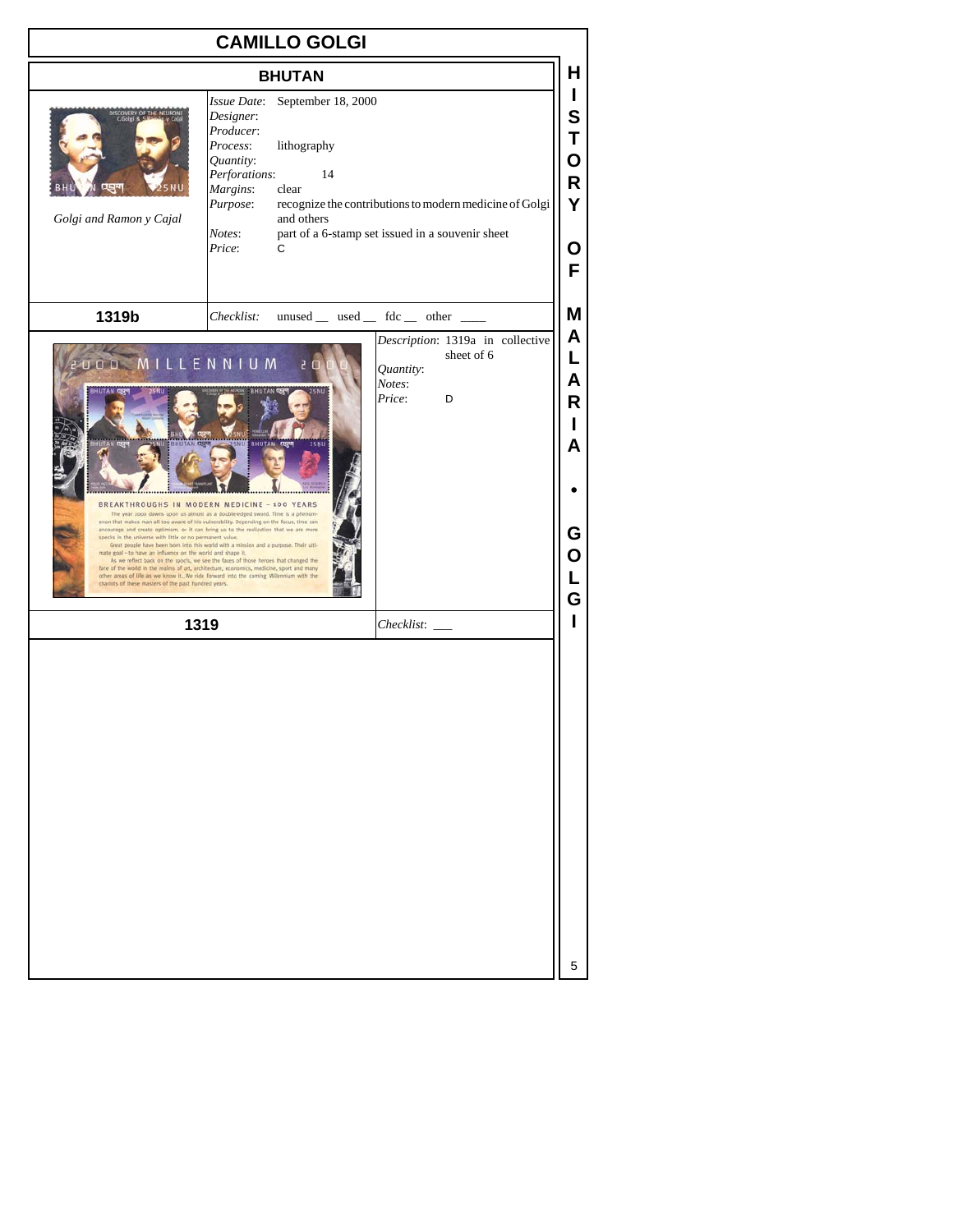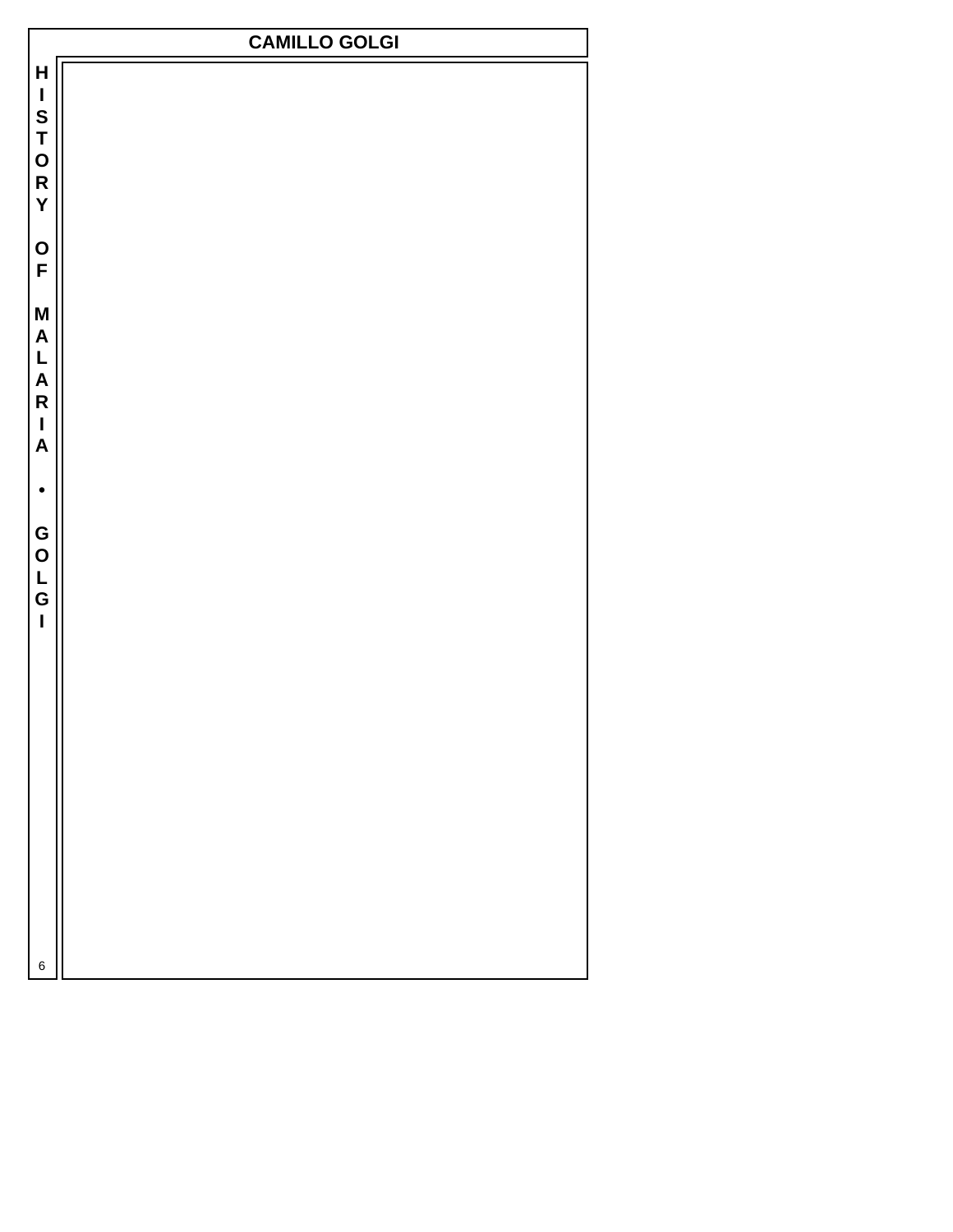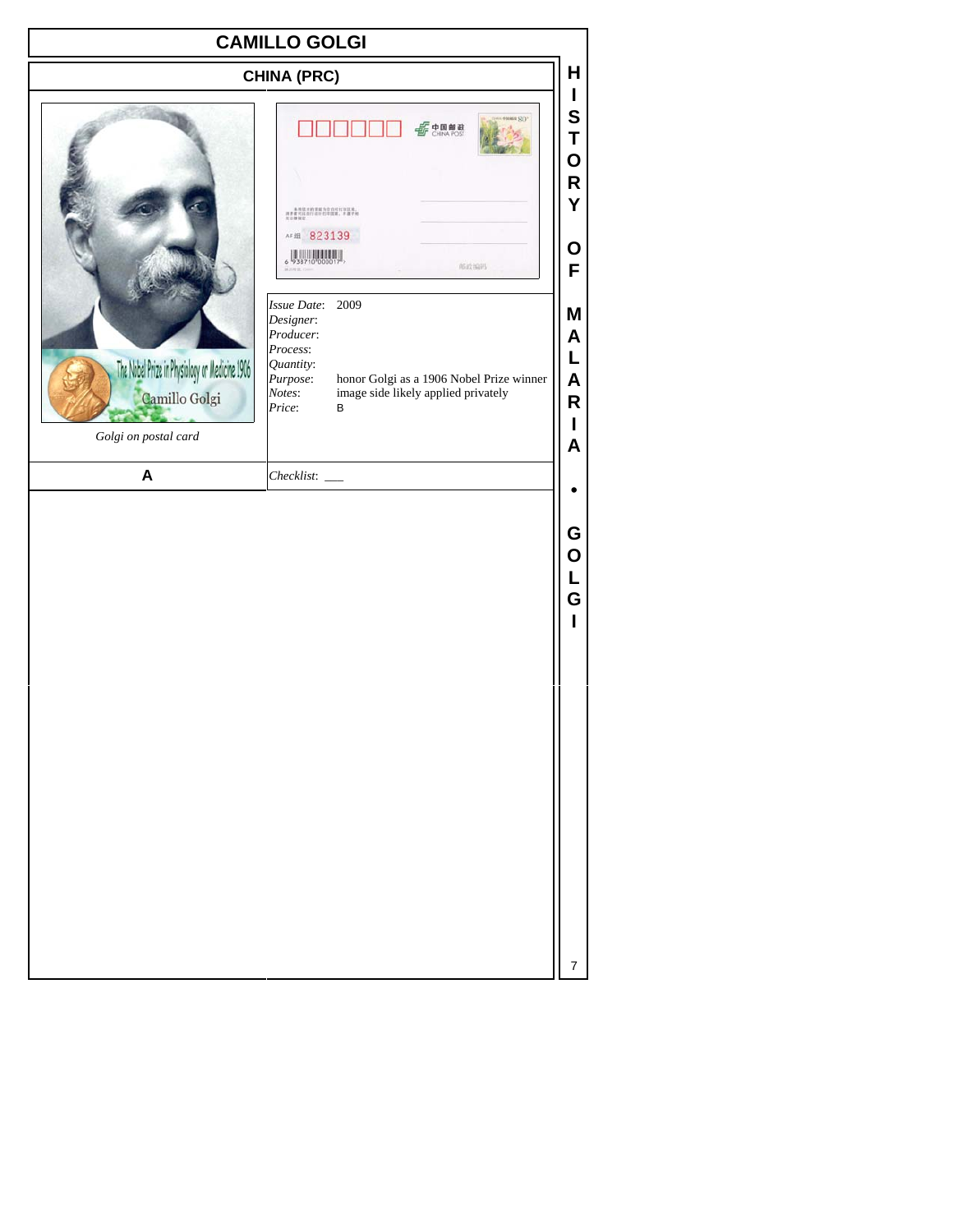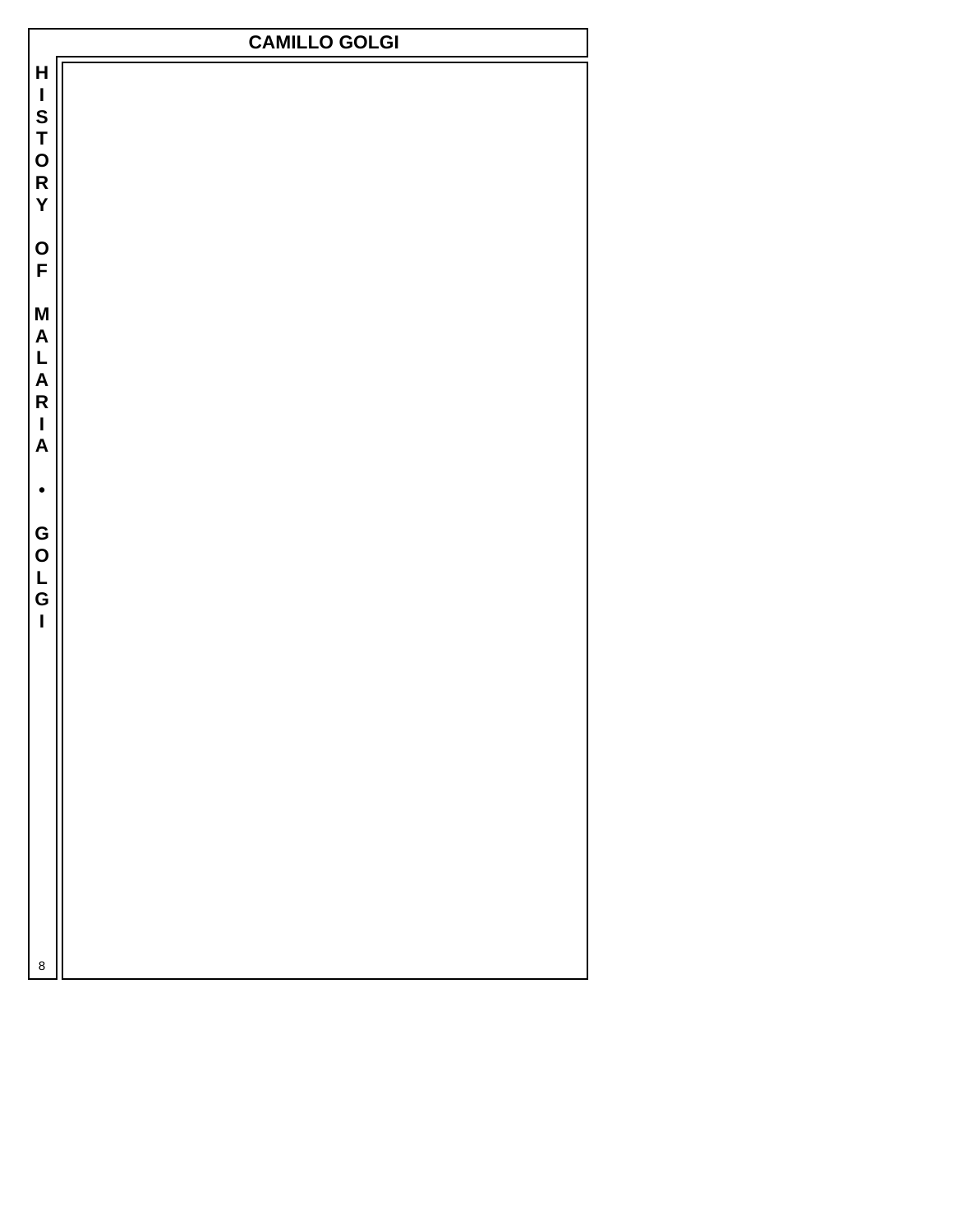|                           |                                                                                                                                | <b>CAMILLO GOLGI</b>                                                                                                                                                   |                                      |
|---------------------------|--------------------------------------------------------------------------------------------------------------------------------|------------------------------------------------------------------------------------------------------------------------------------------------------------------------|--------------------------------------|
|                           |                                                                                                                                | <b>DOMINICA</b>                                                                                                                                                        | Н                                    |
| <b>DOMINIC</b><br>$Golgi$ | Issue Date:<br>Designer:<br>Producer:<br>Process:<br>Quantity:<br>Perforations: 14<br>Margins:<br>Purpose:<br>Notes:<br>Price: | September 1, 1997<br>lithography<br>${\rm clear}$<br>recognize Golgi as a pioneer in medicine<br>part of an issue of 8 stamps and 2 souvenir sheets<br>C (8-stamp set) | L<br>S<br>Τ<br>O<br>R<br>Y<br>O<br>F |
| 2003                      | Checklist:                                                                                                                     | unused __ used __ fdc __ other __                                                                                                                                      | Μ<br>A<br>L<br>A                     |
|                           |                                                                                                                                |                                                                                                                                                                        | R<br>I<br>A                          |
|                           |                                                                                                                                |                                                                                                                                                                        |                                      |
|                           |                                                                                                                                |                                                                                                                                                                        | G<br>O<br>L<br>G<br>Ī                |
|                           |                                                                                                                                |                                                                                                                                                                        |                                      |
|                           |                                                                                                                                |                                                                                                                                                                        | 9                                    |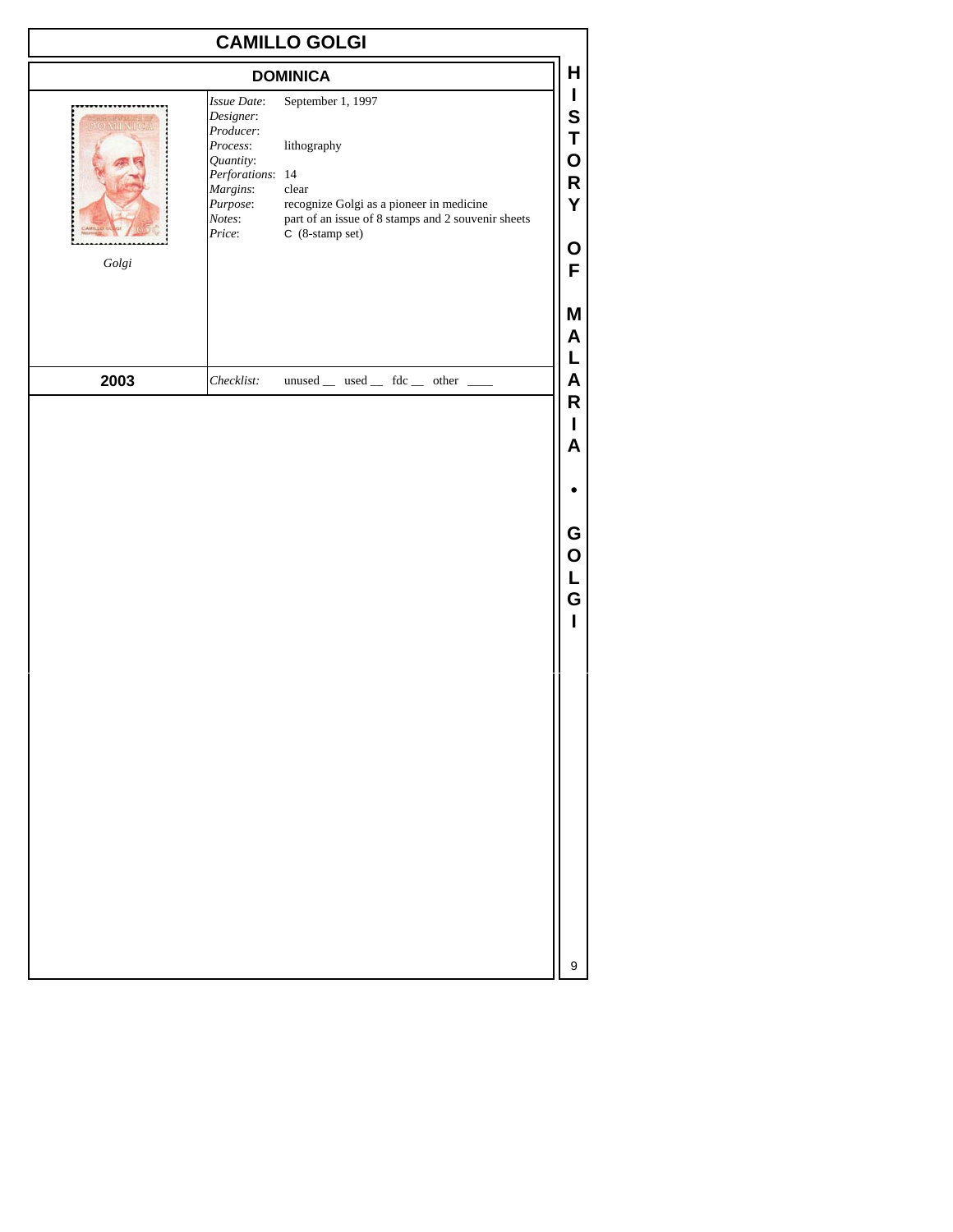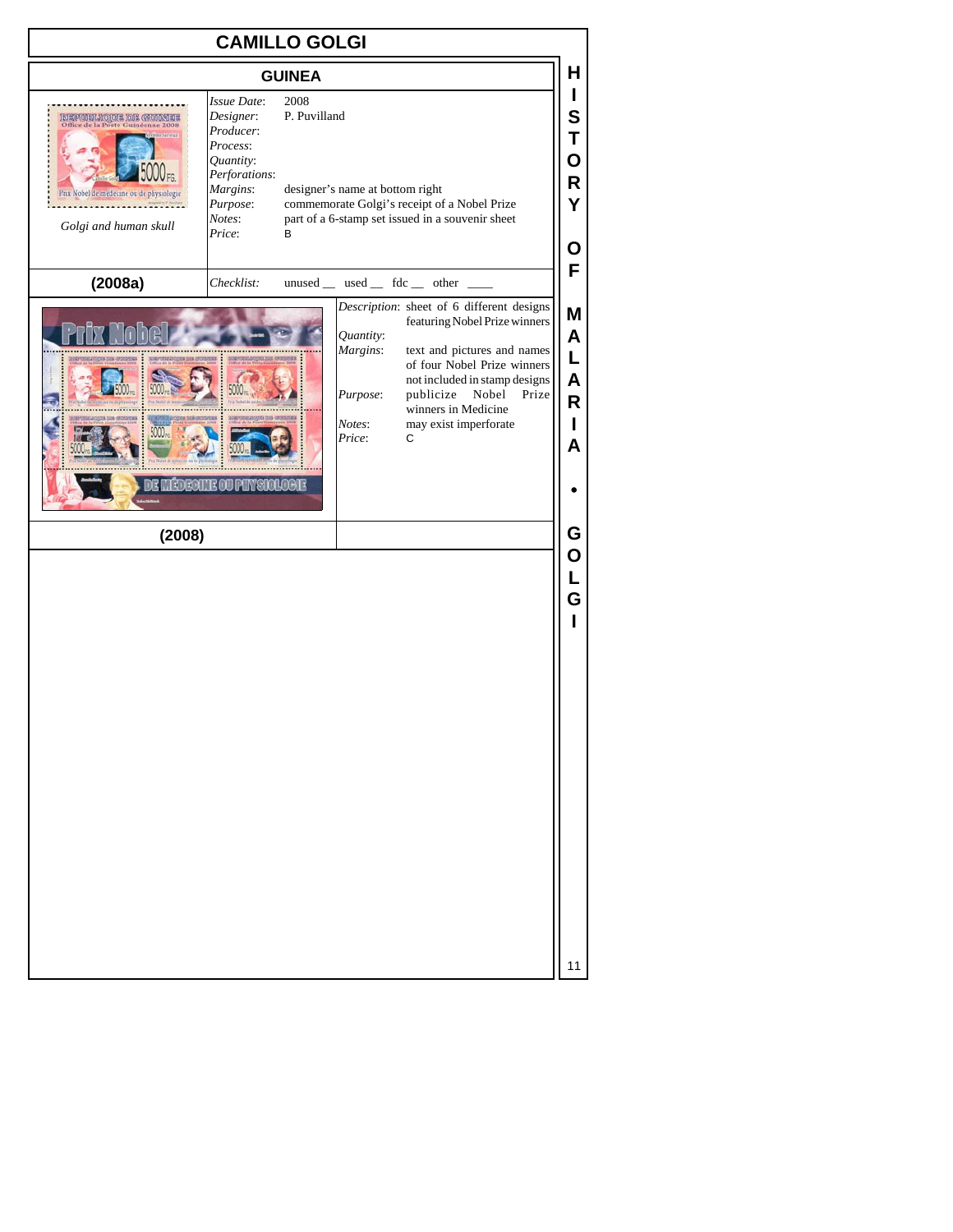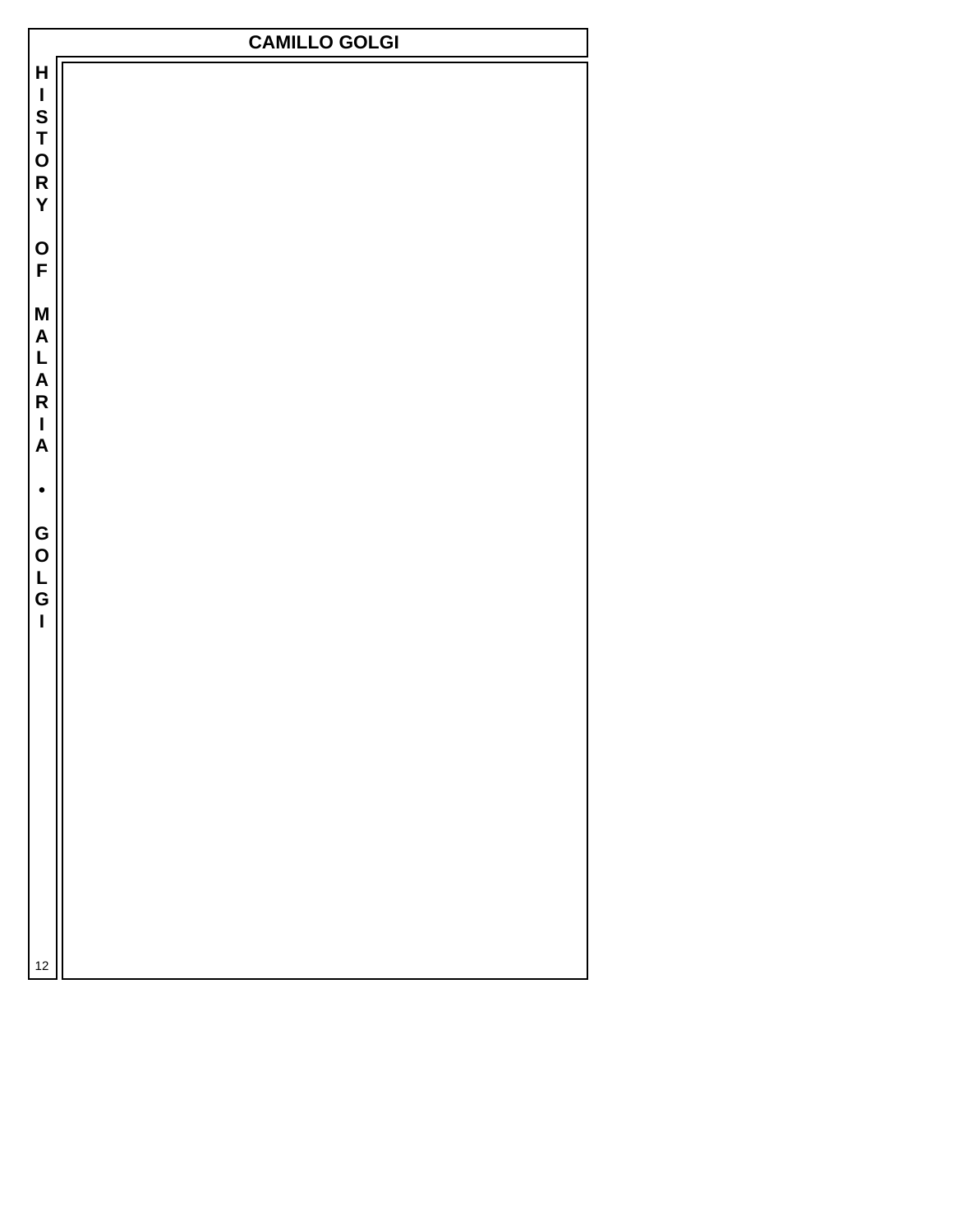|                                                                                                              | <b>CAMILLO GOLGI</b>                                                                                                                  |                                                       |                                                                                                                                                                                       |                                 |
|--------------------------------------------------------------------------------------------------------------|---------------------------------------------------------------------------------------------------------------------------------------|-------------------------------------------------------|---------------------------------------------------------------------------------------------------------------------------------------------------------------------------------------|---------------------------------|
|                                                                                                              | <b>GUINEA - BISSAU</b>                                                                                                                |                                                       |                                                                                                                                                                                       | Н                               |
| Prémio Nobel<br>de Fisiologia ou Medicina<br><b>Hippocampus</b><br>Camillo Golgi<br>$(1843 - 1926)$<br>Golgi | Issue Date: 2009<br>Designer:<br>Producer:<br>Process:<br>Quantity:<br>Perforations:<br>Margins:<br>Purpose:<br>Notes:<br>Price:<br>B |                                                       | commemorate Golgi's receipt of a Nobel Prize<br>part of a 6-stamp set issued in a souvenir sheet                                                                                      | S<br>Τ<br>O<br>R<br>Υ<br>O<br>F |
| (2009c)                                                                                                      | Checklist:                                                                                                                            |                                                       | $unused$ __ used __ fdc __ other __                                                                                                                                                   | Μ                               |
| PREMIO NOBEL<br>Alle elle                                                                                    | 1906                                                                                                                                  | Quantity:<br>Margins:<br>Purpose:<br>Notes:<br>Price: | Description: sheet of 6 different designs<br>featuring Nobel Prize winners<br>issue number at lower right<br>commemorate Nobel Prize winners<br>of 1906<br>may exist imperforate<br>С | Α<br>L<br>A<br>R<br>L<br>A<br>G |
| (2009)                                                                                                       |                                                                                                                                       |                                                       |                                                                                                                                                                                       | 0                               |
|                                                                                                              |                                                                                                                                       |                                                       |                                                                                                                                                                                       | G<br>13                         |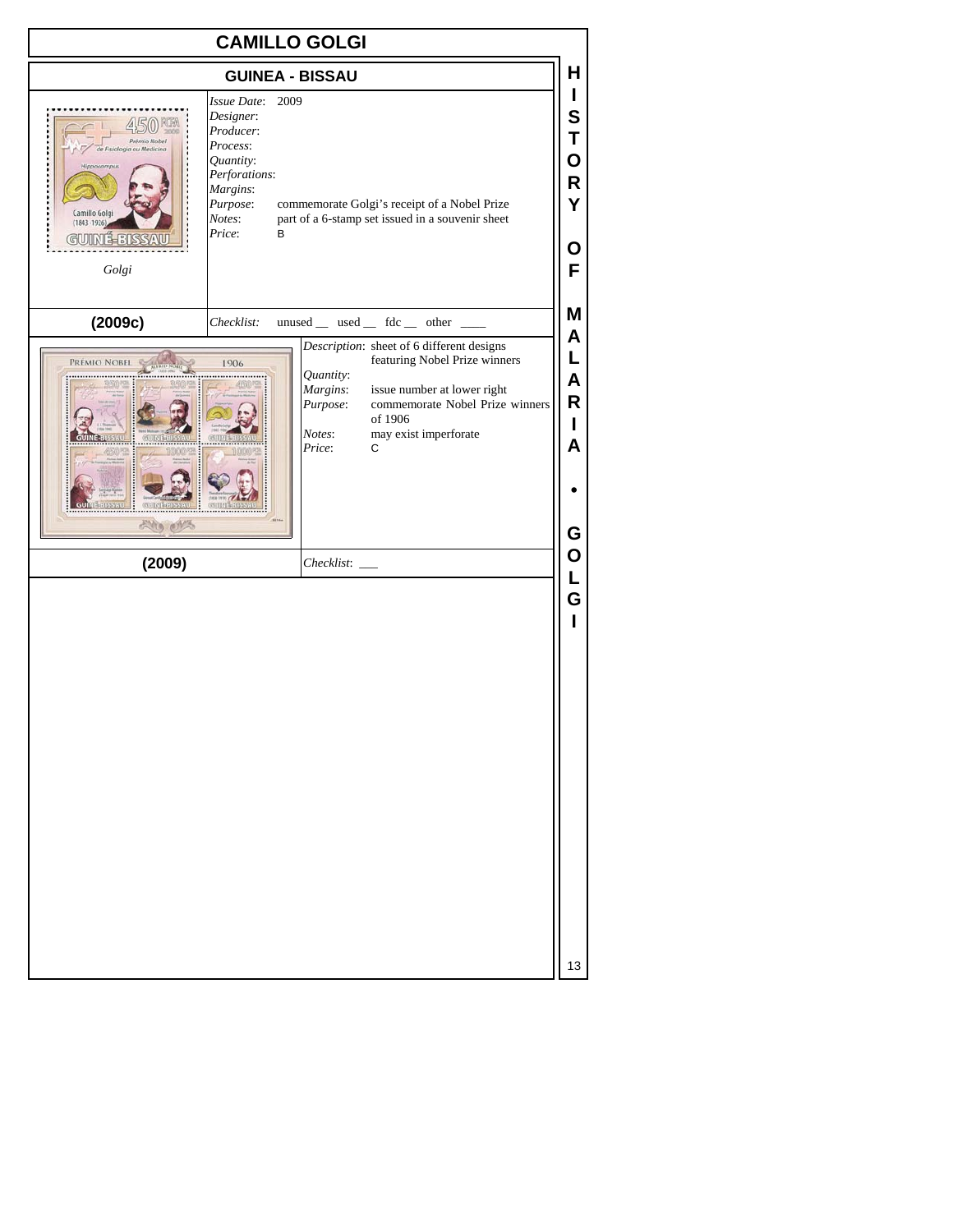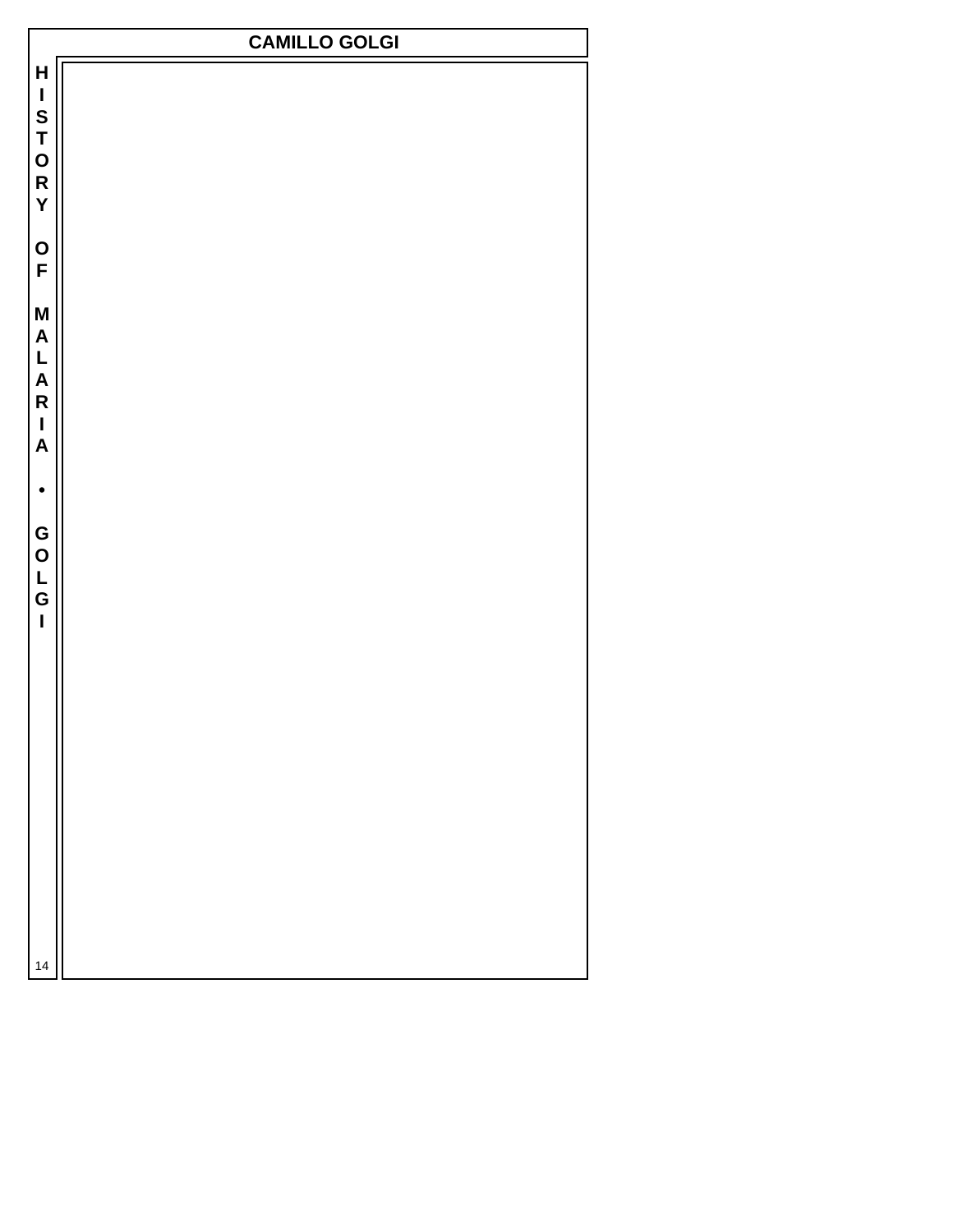| <b>CAMILLO GOLGI</b>                                                                                                                                  |                                                                                                                                                                                                                                                                                |
|-------------------------------------------------------------------------------------------------------------------------------------------------------|--------------------------------------------------------------------------------------------------------------------------------------------------------------------------------------------------------------------------------------------------------------------------------|
| <b>ITALY</b>                                                                                                                                          |                                                                                                                                                                                                                                                                                |
| ONSURVIATION PAVIA<br>Size:<br>Usage:<br>Notes:<br>$\mathcal{C}_{\mathcal{K}_{i}}$<br>NARIO                                                           | Description: special cancel for the 1973 symposium<br>commemorating Golgi's development<br>of the "black reaction," a method for<br>staining nerve cells for microscopic<br>examination<br>40 mm<br>Pavia: September 9, 1973<br>postmark features Golgi and his signa-<br>ture |
| <b>SC-1</b>                                                                                                                                           |                                                                                                                                                                                                                                                                                |
| GOLGI CENTENNIAL SYMPOSIUM<br>OF THE DISCOVERY OF THE<br>"REAZIONE NERA"<br>ELECTROTONIC VERSUS CHEMICAL<br><b>NEUROTRANSMISSION</b><br>Camille Galy, | Cancel: SC-1<br>Cachet:<br>Size:<br>Notes:<br>Price: C                                                                                                                                                                                                                         |
| 1                                                                                                                                                     | Checklist:                                                                                                                                                                                                                                                                     |
| C. A. P. S. O.<br>I - 10100 TORINO Centro                                                                                                             | Cancel: SC-1<br>Notes:<br>Price: B                                                                                                                                                                                                                                             |
| $\mathbf 2$                                                                                                                                           | $Checklist:$ $\_\_$                                                                                                                                                                                                                                                            |
|                                                                                                                                                       |                                                                                                                                                                                                                                                                                |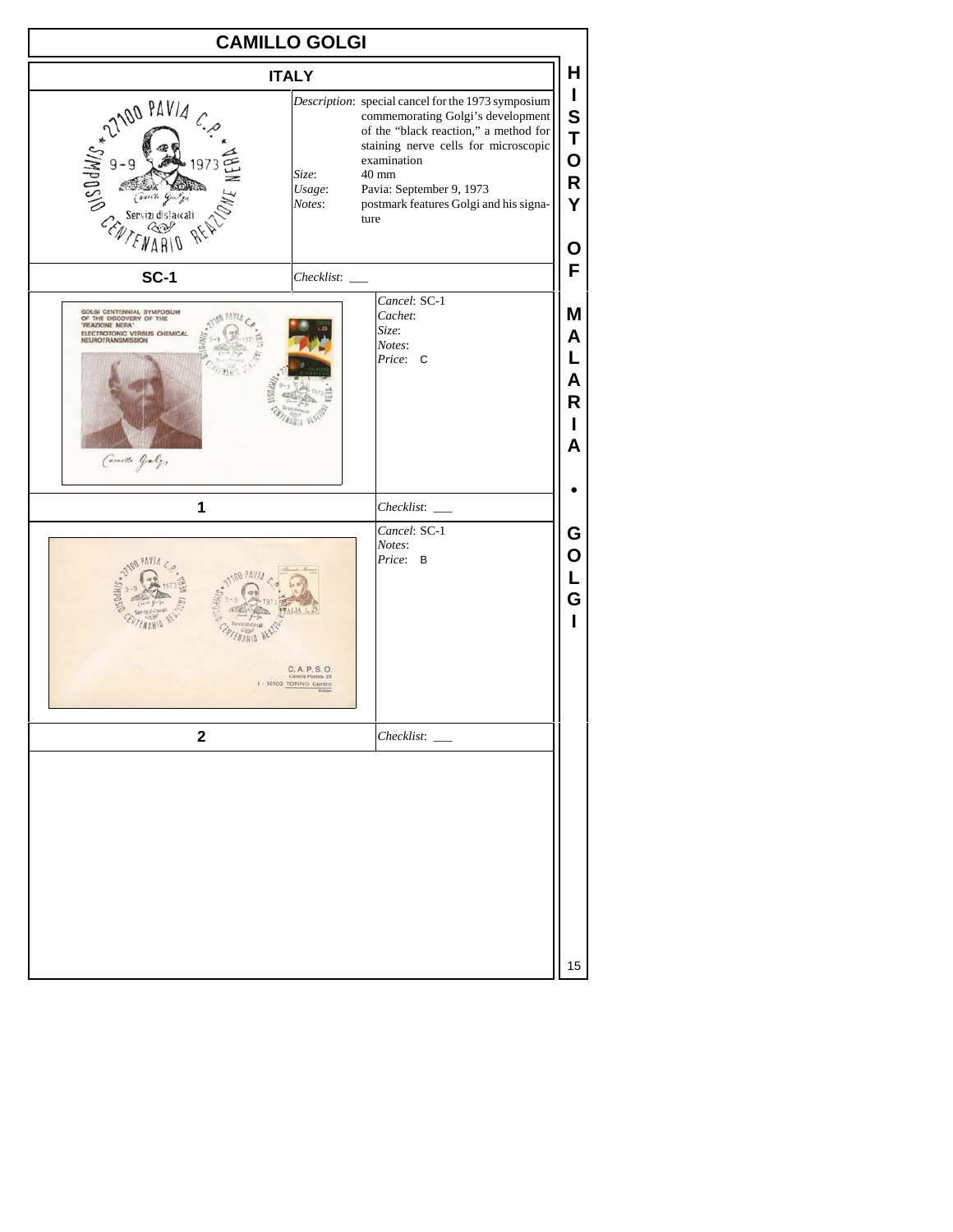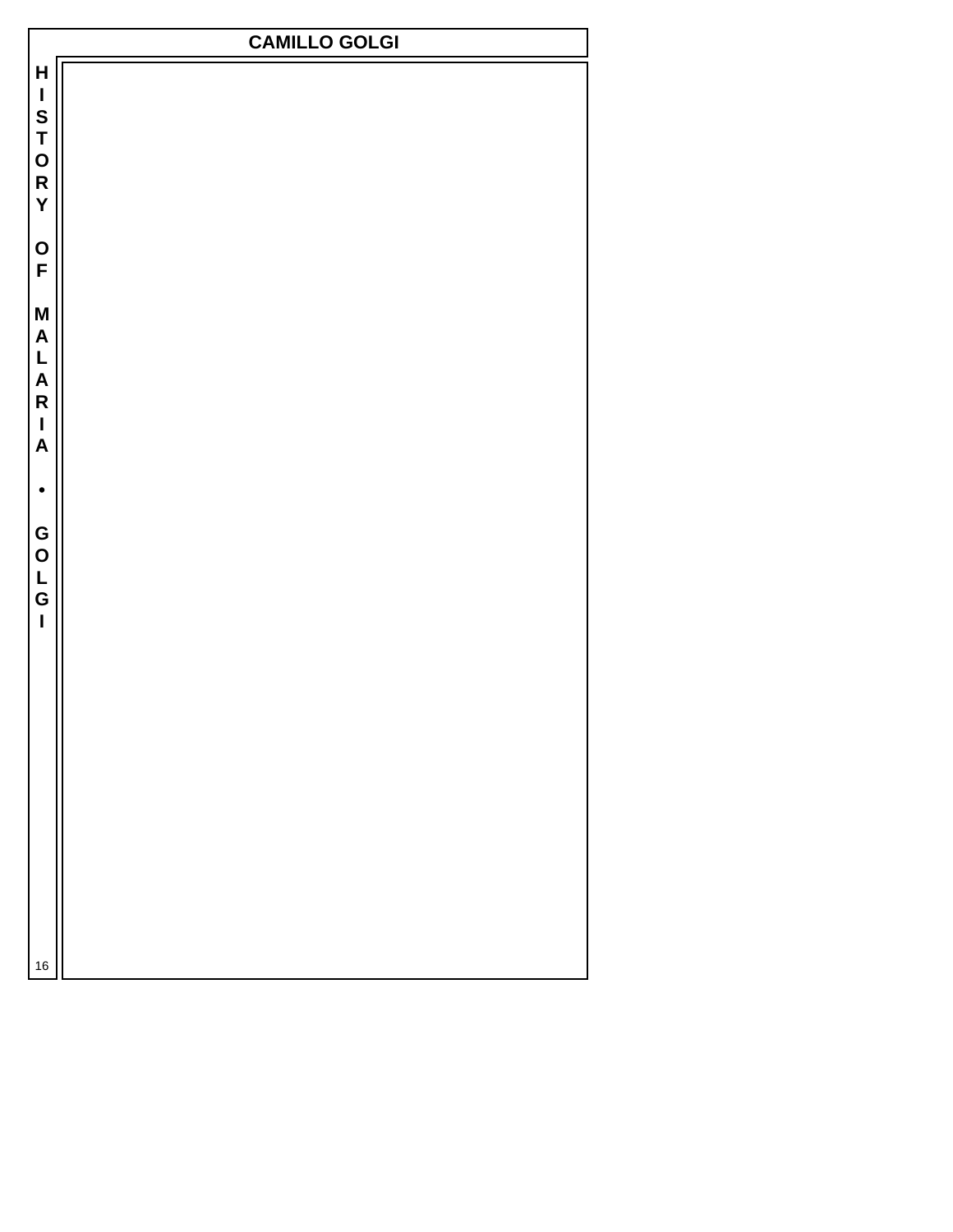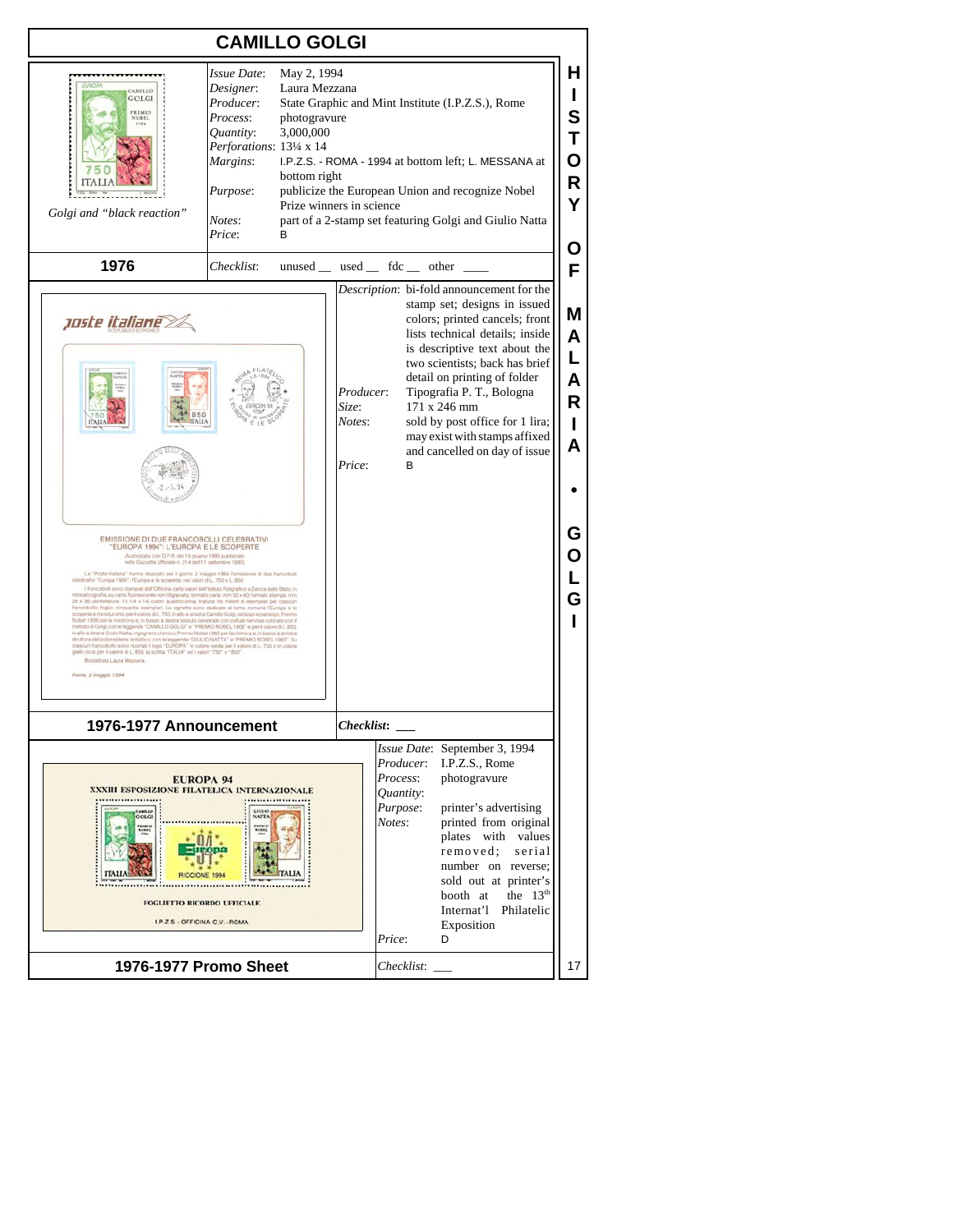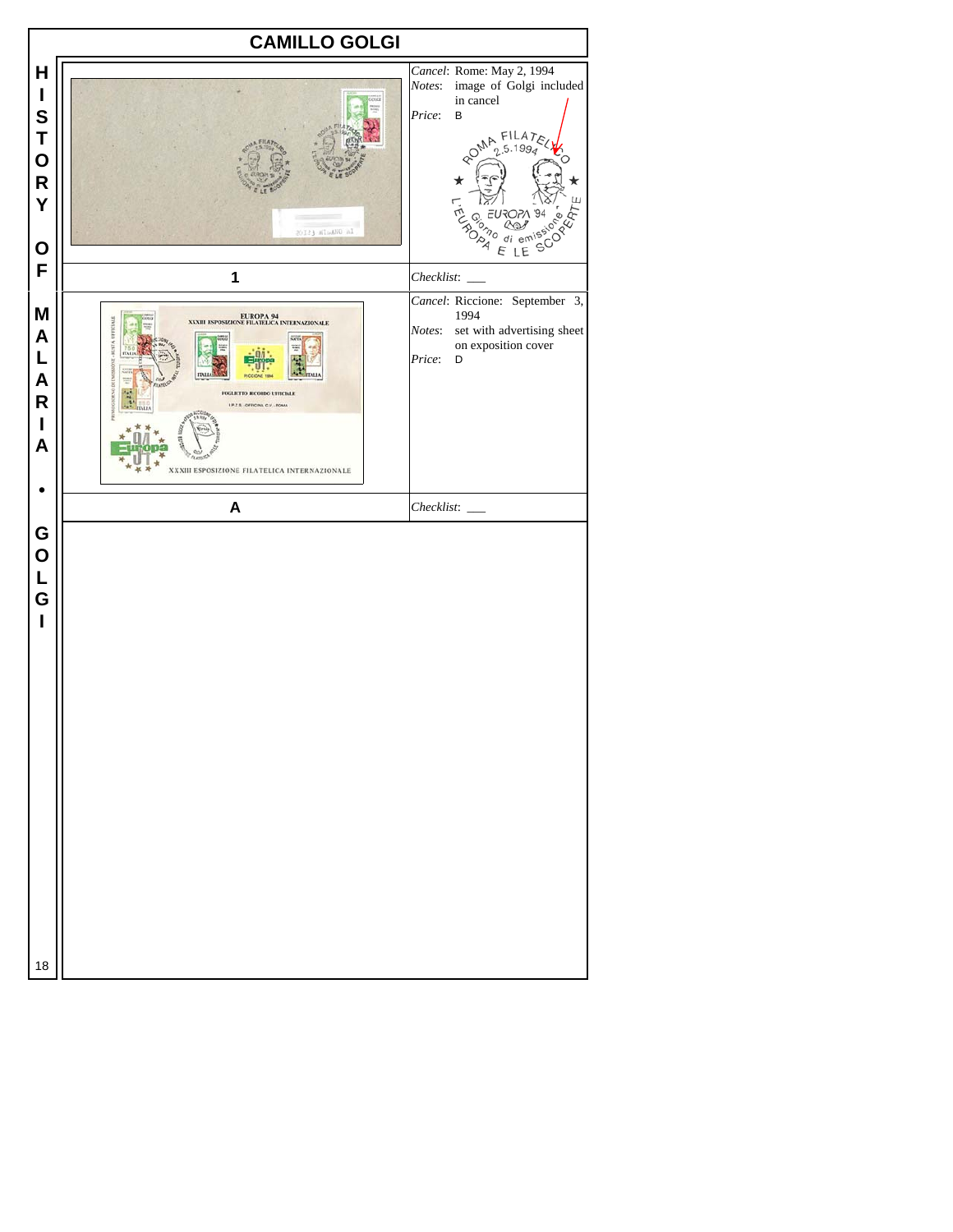|                            |                                                                                                                                                        |                               | <b>CAMILLO GOLGI</b>                                                                                                                                                                                                                                                                                                                                                                                                                             |                                           |
|----------------------------|--------------------------------------------------------------------------------------------------------------------------------------------------------|-------------------------------|--------------------------------------------------------------------------------------------------------------------------------------------------------------------------------------------------------------------------------------------------------------------------------------------------------------------------------------------------------------------------------------------------------------------------------------------------|-------------------------------------------|
|                            |                                                                                                                                                        | <b>KOREA - DPRK</b>           |                                                                                                                                                                                                                                                                                                                                                                                                                                                  | н                                         |
| Golgi overprint            | Description:<br>Overprint Size: 5 x 29 mm<br><b>Issue Date:</b><br>Producer:<br>Process:<br>Quantity:<br>Perforations:<br>Purpose:<br>Notes:<br>Price: |                               | Red Cross issue of 1980 overprinted in black<br>and Santiago Ramon Y Cajan. Spain<br>Nobel Prize for Medicine 1906<br>March 15, 1981<br>lithography<br>$11\frac{3}{4} \times 11\frac{1}{2}$<br>recognize past recipients of the Nobel<br>Camillo Golgi. Italy<br>Prize in Medicine<br>Cajal misspelled as Cajan; a miniature<br>sheet with 8 designs was prepared for<br>original issue and may also exist with<br>overprints<br>C (set of $7$ ) | L<br>S<br>Τ<br>О<br>R<br>Υ<br>O<br>F<br>Μ |
| 2036                       | Checklist:                                                                                                                                             |                               | unused __ used __ fdc __ other __                                                                                                                                                                                                                                                                                                                                                                                                                | A                                         |
|                            | Description:<br>Quantity:<br>Notes:<br>Price:                                                                                                          |                               | as 2036: imperforate<br>for sale to collectors: not valid for postage; an<br>imperforate miniature sheet with 8 designs may also<br>exist with overprints<br>$D$ (set of 7)                                                                                                                                                                                                                                                                      | L<br>Α<br>R<br>Н<br>А                     |
| 2036i                      | Checklist:                                                                                                                                             |                               |                                                                                                                                                                                                                                                                                                                                                                                                                                                  |                                           |
| <b>No Example Reported</b> |                                                                                                                                                        | Quantity:<br>Notes:<br>Price: | Description: as 2036: in collective sheet with 8 different<br>designs<br>D                                                                                                                                                                                                                                                                                                                                                                       | G<br>Ο<br>L<br>G                          |
| 2049a                      |                                                                                                                                                        | Checklist:                    | unused __ used __ fdc __ other __                                                                                                                                                                                                                                                                                                                                                                                                                |                                           |
| No Example Reported        |                                                                                                                                                        | Quantity:<br>Notes:<br>Price: | Description: as 2036a: imperforate<br>D                                                                                                                                                                                                                                                                                                                                                                                                          |                                           |
| 2049ai                     |                                                                                                                                                        | $Checklist:$ $\_\_$           |                                                                                                                                                                                                                                                                                                                                                                                                                                                  | 19                                        |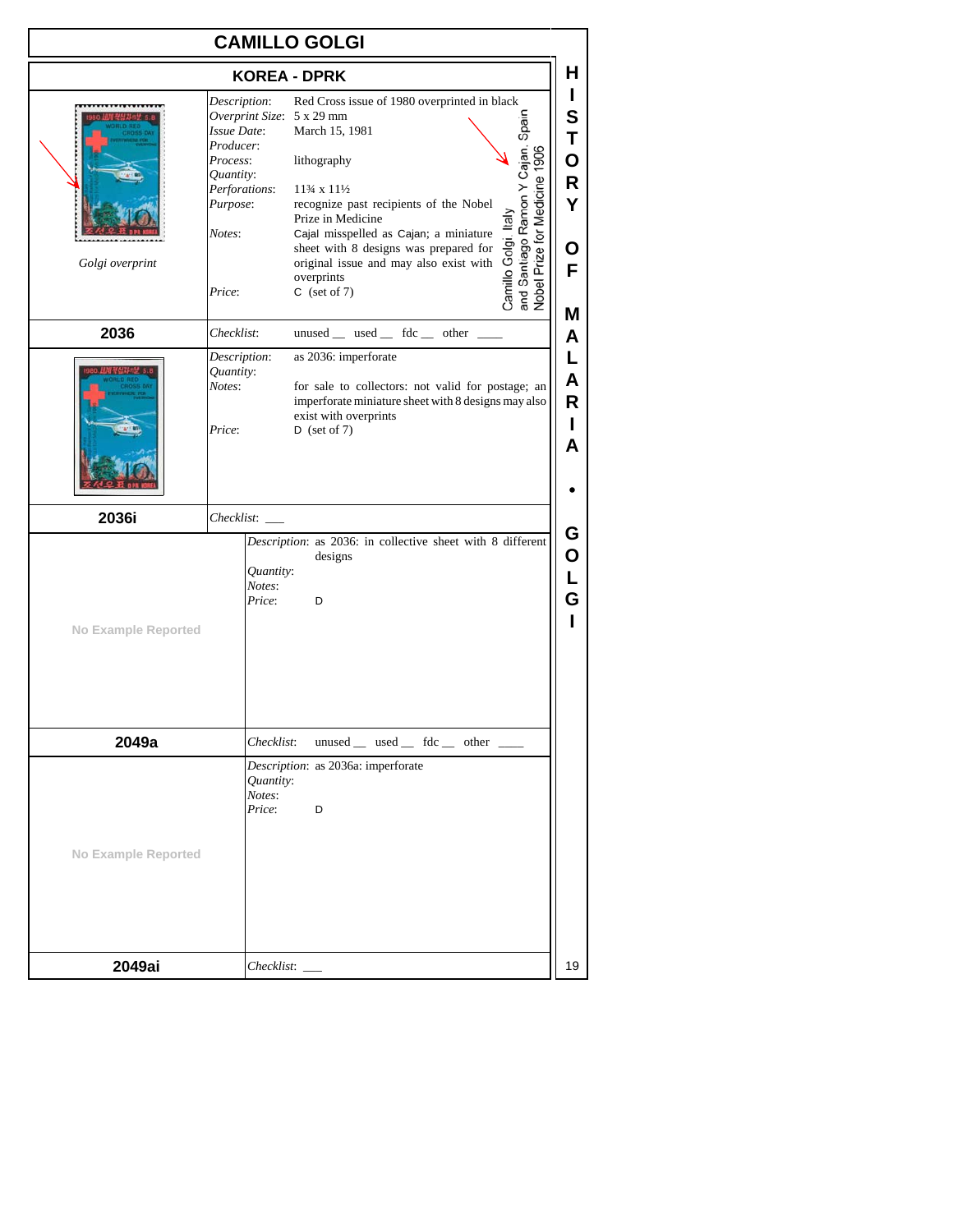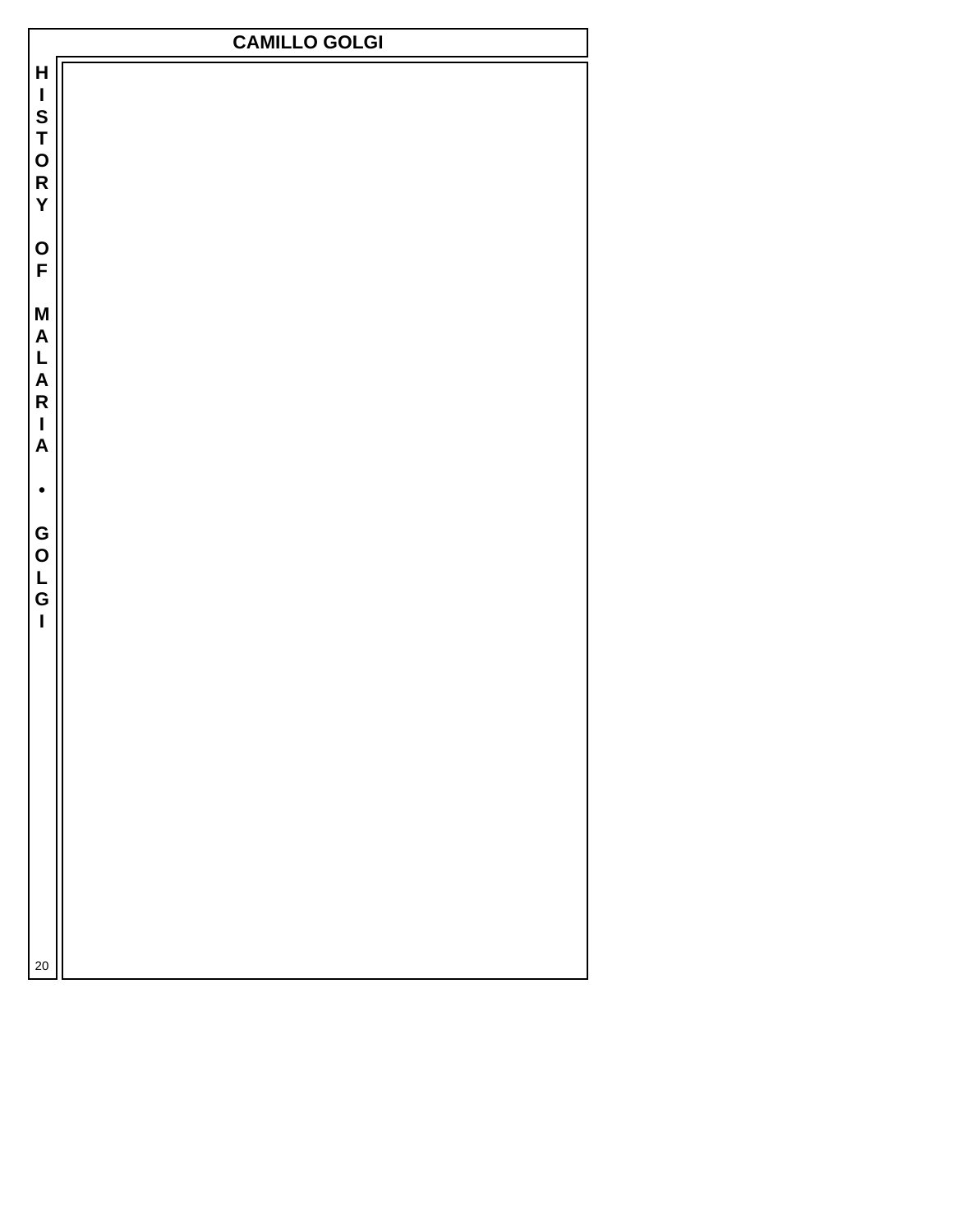|                                                                                                                                                                                                                                                  | <b>CAMILLO GOLGI</b>                                                                                                                                                                                                                                                        |
|--------------------------------------------------------------------------------------------------------------------------------------------------------------------------------------------------------------------------------------------------|-----------------------------------------------------------------------------------------------------------------------------------------------------------------------------------------------------------------------------------------------------------------------------|
|                                                                                                                                                                                                                                                  | Н<br><b>ROMANIA</b>                                                                                                                                                                                                                                                         |
| <b>NOBEL PRIZE</b><br>IN MEDICINE<br>CAMILLO GOLGI<br>1906<br>2006<br>28.07.2006<br>240350 RM. VÅLCEA                                                                                                                                            | L<br>Description: commemorative cancel marking the<br>$\mathbf S$<br>centenary of Golgi's winning the<br>Nobel Prize in Medicine<br>T<br>Size:<br>O<br>Usage:<br>Valcea: July 28, 2006<br>probably privately created and applied<br>Notes:<br>R<br>to covers<br>Υ<br>O<br>F |
| $SC-2$                                                                                                                                                                                                                                           | Checklist:<br>M                                                                                                                                                                                                                                                             |
| SURDES<br><b>NOBIL PRIZE</b><br><b>IMPRIMATE</b><br>IN MEDICINI<br>1906 - 2006<br><b>NOBEL PRIZE IN MEDICINE</b><br><b>CAMILLO GOLGI</b>                                                                                                         | Cancel: SC-2<br>Α<br>Cachet: Popescu<br>L<br>Size:<br>Notes:<br>A<br><b>NOBEL</b><br>Price: C<br>PRIZE<br>R<br>A<br>Constantin Popescu<br>C.P. 421 - Of. Postal nr. 4<br>Rm. Valcea - 240360<br>ROMANIA                                                                     |
| 1                                                                                                                                                                                                                                                | G<br>Checklist:                                                                                                                                                                                                                                                             |
| SURDEST<br>NOBEL PREE<br>IN MEDICINI<br><b>IMPRIMATE</b><br>1906 - 2006<br>NOBEL PRIZE IN MEDICINE<br><b>CAWILLO GOLGI</b><br>28.67.2006<br> 0 RM. VÁLCEJ<br>Constantin Popescu<br>C.P. 421 - Of. Postal nr. 4<br>Rm. Valcea - 240360<br>ROMANIA | O<br>Cancel: SC-2<br>L<br>Cachet: Popescu<br>Size:<br>G<br>Notes:<br><b>NOBEL</b><br>Price: C<br><b>PRIZE</b>                                                                                                                                                               |
| $\mathbf 2$                                                                                                                                                                                                                                      | $Checklist:$ $\_\_$                                                                                                                                                                                                                                                         |
|                                                                                                                                                                                                                                                  | 21                                                                                                                                                                                                                                                                          |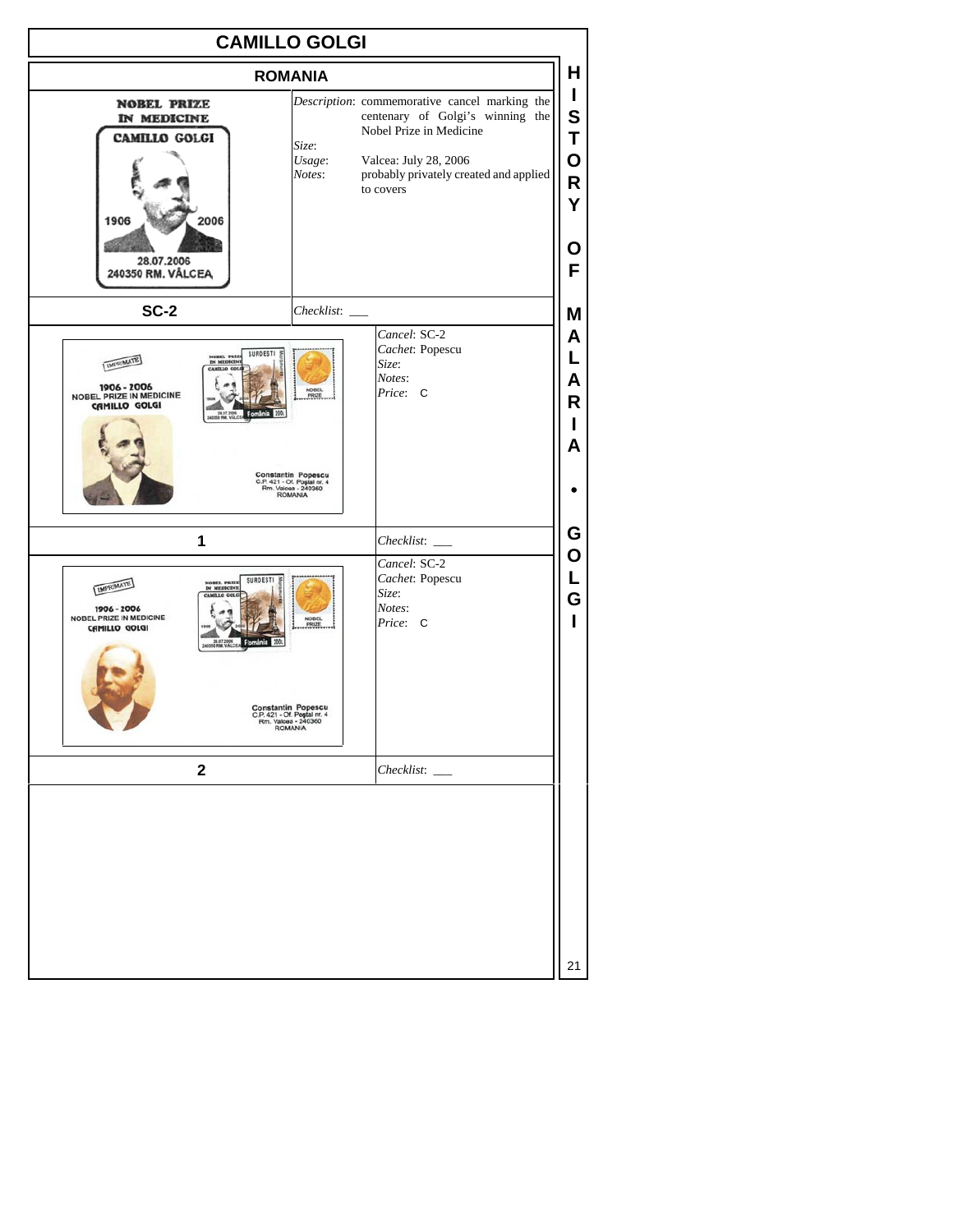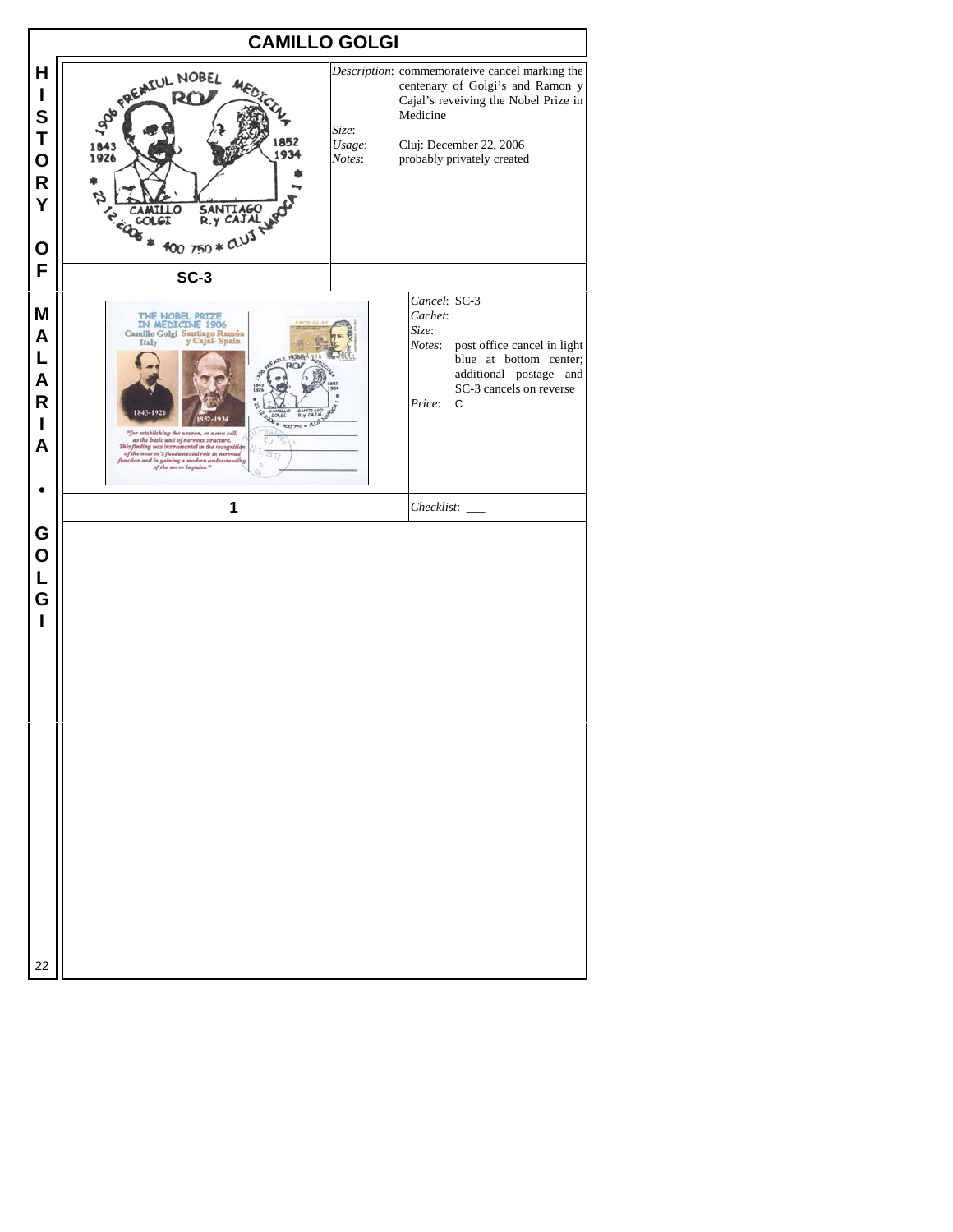| <b>CAMILLO GOLGI</b>                                                                               |                                                                                                                                                                                                                                          |                                                                                                                                                                                            |                                                     |
|----------------------------------------------------------------------------------------------------|------------------------------------------------------------------------------------------------------------------------------------------------------------------------------------------------------------------------------------------|--------------------------------------------------------------------------------------------------------------------------------------------------------------------------------------------|-----------------------------------------------------|
|                                                                                                    | <b>SWEDEN</b>                                                                                                                                                                                                                            |                                                                                                                                                                                            | н                                                   |
| NOBELPRIS 1906<br><b>MOISSAN</b><br>EQLG<br>Golgi and others                                       | Issue Date:<br>Stig Åsberg<br>Designer:<br>Producer:<br>Process:<br>engraved<br>Arne Wallhorn<br>Engraver:<br>Quantity:<br>Perforations: 121/2 vertically (coil stamp)<br>Margins:<br>Purpose:<br>Notes:<br>$B$ (for set of 2)<br>Price: | December 10, 1966<br>STIG ÅSBERG del bottom left, 1966 bottom center,<br>ARNE WALLHORN sc bottom right<br>honor Golgi and other winners of the 1906 Nobel Prize<br>part of a 2-stamp issue | п<br>S<br>Т<br>O<br>R<br>Y<br>O<br>F                |
| 711                                                                                                | Checklist:                                                                                                                                                                                                                               | unused _ used _ fdc _ other _                                                                                                                                                              | м                                                   |
| NOBELPRIS 1906<br>MOISSAN<br>713<br>Description: as 713: booklet pane of 20<br>Ouantity:<br>Notes: | Quantity:<br>Notes:<br>$D$ (set of 7)<br>Price:<br>Checklist:                                                                                                                                                                            | Description: as 711: perforated on 3 sides (from booklet)<br>cover with grey text on heavy, light grey paper; text about Golgi and others inside back                                      | A<br>L<br>A<br>R<br>н<br>A<br>G<br>O<br>L<br>G<br>ı |
| cover<br>Price:<br>D                                                                               |                                                                                                                                                                                                                                          |                                                                                                                                                                                            |                                                     |
| 713a                                                                                               |                                                                                                                                                                                                                                          | Checklist:                                                                                                                                                                                 |                                                     |
|                                                                                                    | Cancel: Stockholm: December 10,<br>1966<br>Cachet: post office<br>Size:<br>Notes:<br>information card inside<br>Price:<br>С<br>c.K A<br>NOBELDAGE                                                                                        |                                                                                                                                                                                            |                                                     |
| 1                                                                                                  |                                                                                                                                                                                                                                          | Checklist:                                                                                                                                                                                 | 23                                                  |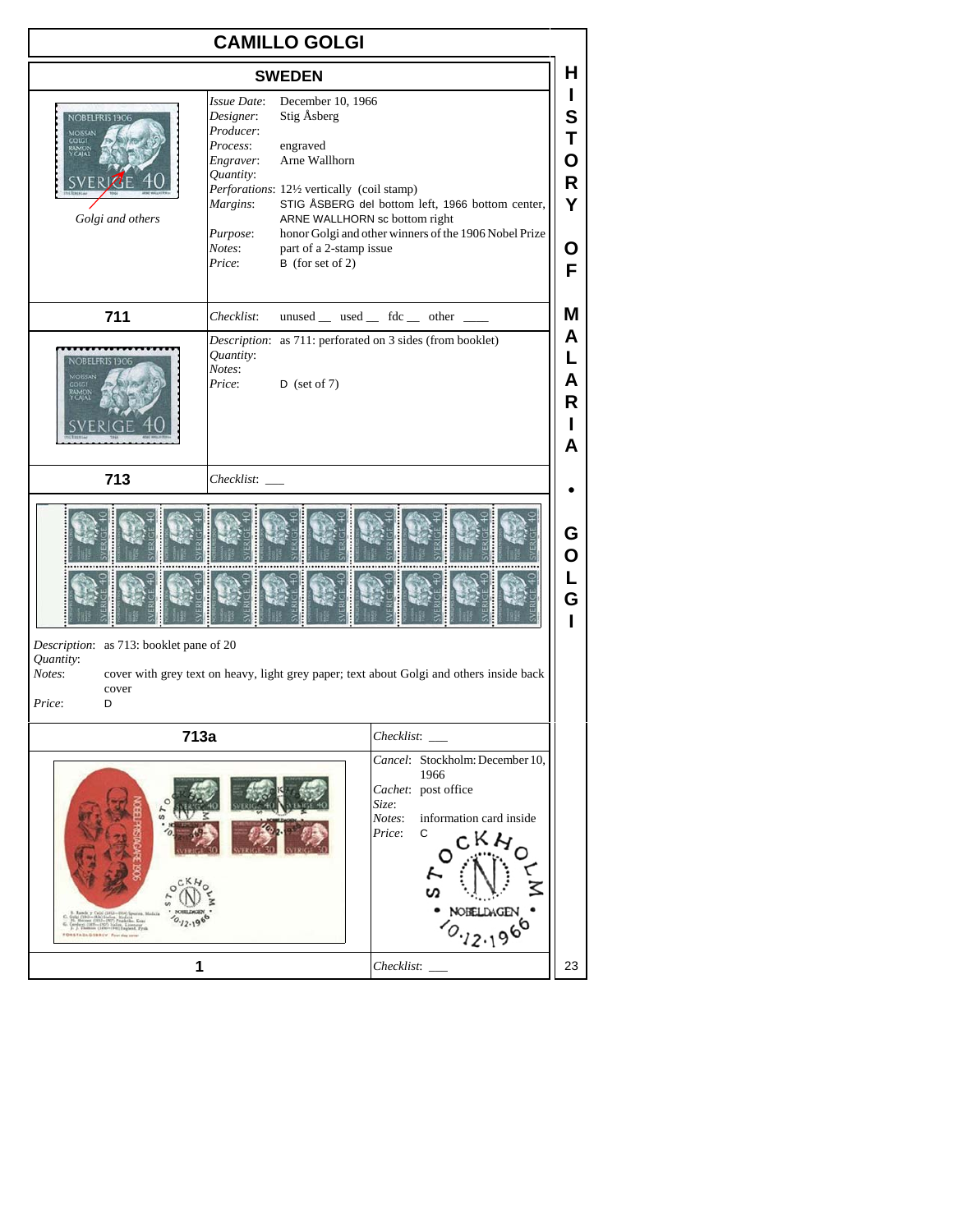|                                                                                                                                                                                                                                                                                                                                                                                                                                       | <b>CAMILLO GOLGI</b>    |                                                                        |
|---------------------------------------------------------------------------------------------------------------------------------------------------------------------------------------------------------------------------------------------------------------------------------------------------------------------------------------------------------------------------------------------------------------------------------------|-------------------------|------------------------------------------------------------------------|
| $\mathsf{H}$<br><b>ISTORY</b>                                                                                                                                                                                                                                                                                                                                                                                                         | Κλ                      | Cancel: Stockholm: December 10,<br>1966<br>Notes:<br>Price:<br>$\sf B$ |
| O<br>F                                                                                                                                                                                                                                                                                                                                                                                                                                | $\overline{\mathbf{2}}$ | $Checklist:$ $\_\_$                                                    |
| <b>MALAR</b><br>$\begin{array}{c} \rule{0pt}{2.5ex} \rule{0pt}{2.5ex} \rule{0pt}{2.5ex} \rule{0pt}{2.5ex} \rule{0pt}{2.5ex} \rule{0pt}{2.5ex} \rule{0pt}{2.5ex} \rule{0pt}{2.5ex} \rule{0pt}{2.5ex} \rule{0pt}{2.5ex} \rule{0pt}{2.5ex} \rule{0pt}{2.5ex} \rule{0pt}{2.5ex} \rule{0pt}{2.5ex} \rule{0pt}{2.5ex} \rule{0pt}{2.5ex} \rule{0pt}{2.5ex} \rule{0pt}{2.5ex} \rule{0pt}{2.5ex} \rule{0$<br>$\mathbf{A}$<br>$\bullet$<br>GOLG |                         |                                                                        |
| $\overline{1}$<br>24                                                                                                                                                                                                                                                                                                                                                                                                                  |                         |                                                                        |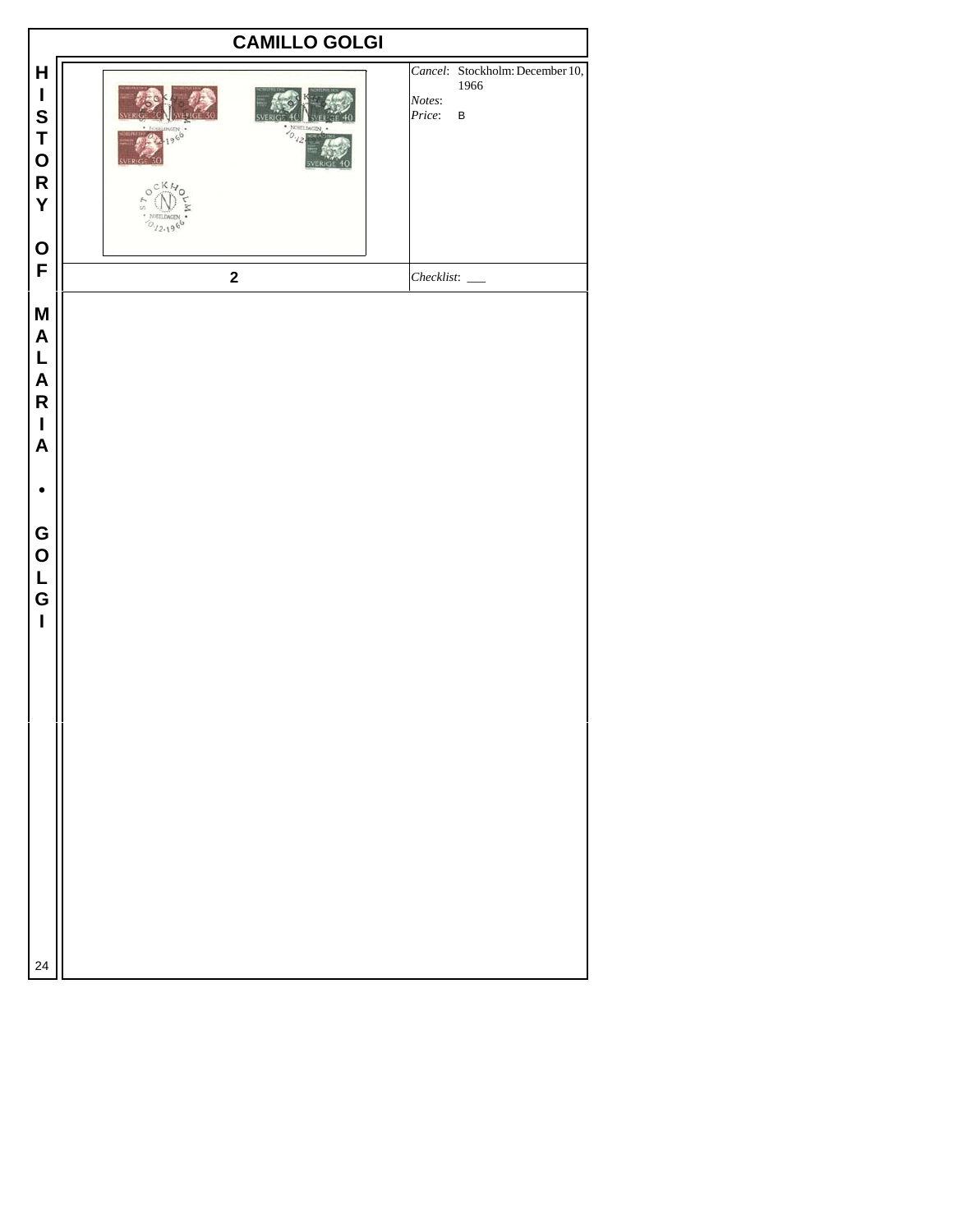|         |                                                                                                          | <b>CAMILLO GOLGI</b>                                               |                                                                   |
|---------|----------------------------------------------------------------------------------------------------------|--------------------------------------------------------------------|-------------------------------------------------------------------|
|         |                                                                                                          | <b>TOGO</b>                                                        | Н                                                                 |
| 200     | Issue Date:<br>Designer:<br>Producer:<br>Process:<br>Engraver:<br>Quantity:<br>Perforations:<br>Purpose: | 2006<br>mark the centenary of Golgi's receiving the Nobel<br>Prize | $\mathbf{I}$<br>S<br>T<br>$\mathbf{o}$<br>$\mathsf{R}% _{T}$<br>Y |
| $Golgi$ | Notes:<br>Price:                                                                                         | $\sf B$                                                            | Ο<br>F                                                            |
| (2006)  | Checklist:                                                                                               | unused $\_\$ used $\_\$ fdc $\_\$ other $\_\_$                     | M<br>A                                                            |
|         |                                                                                                          |                                                                    | L<br>A<br>R<br>L<br>A                                             |
|         |                                                                                                          |                                                                    |                                                                   |
|         |                                                                                                          |                                                                    | G<br>$\mathbf O$<br>L<br>G<br>Ī                                   |
|         |                                                                                                          |                                                                    | 25                                                                |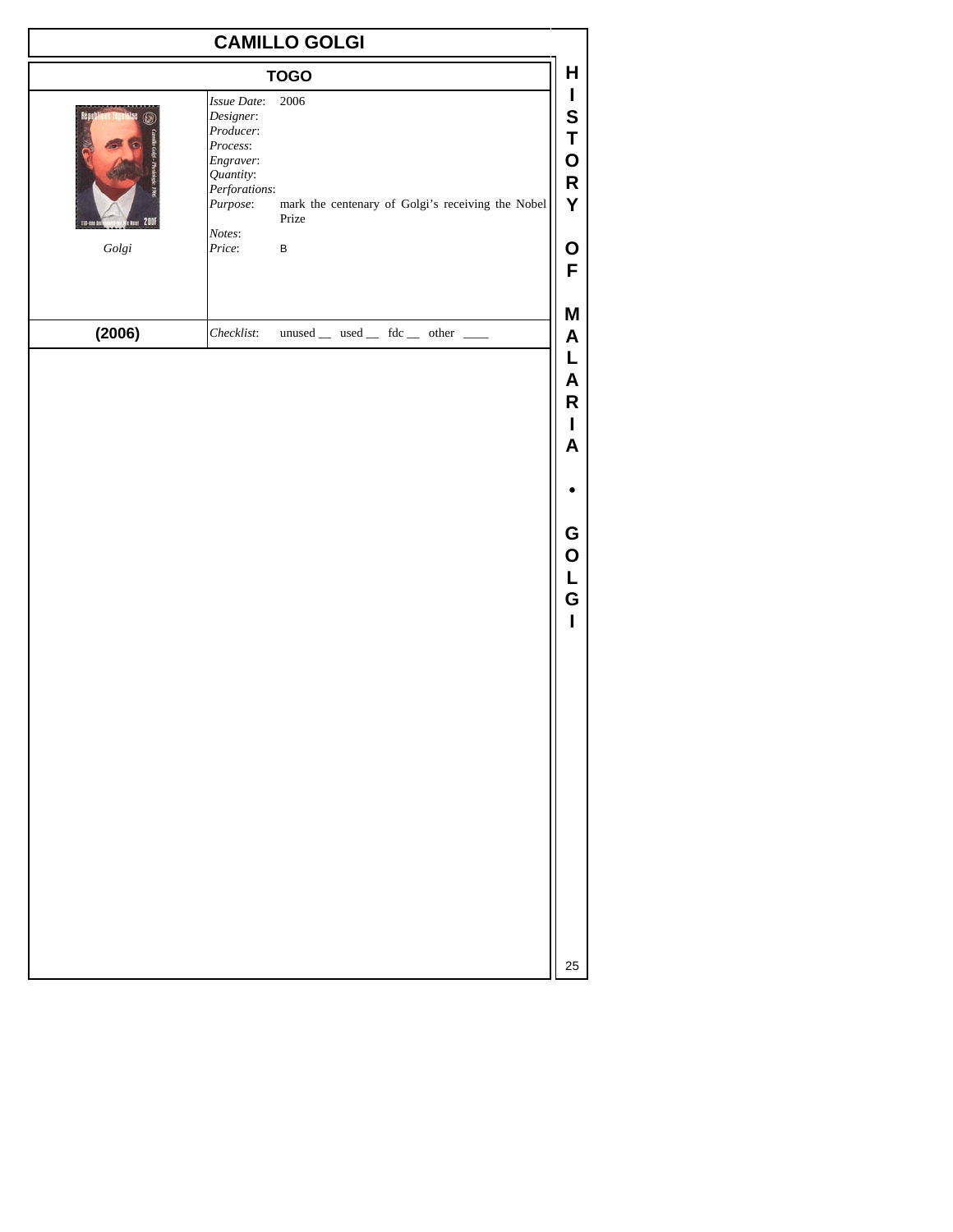![](_page_25_Figure_0.jpeg)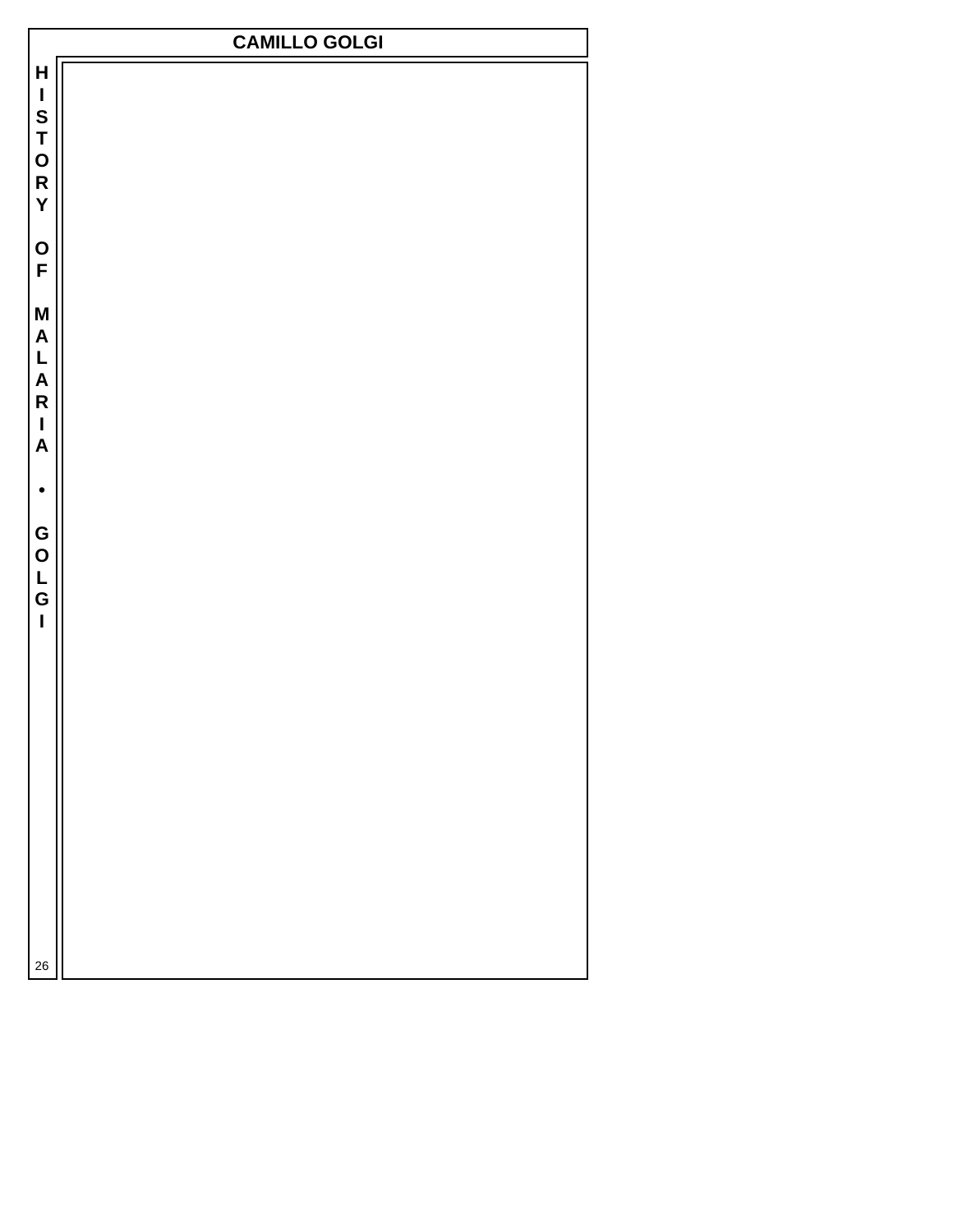| <b>CAMILLO GOLGI</b>    |                                                                              |                                                                                                                       |                                                     |  |
|-------------------------|------------------------------------------------------------------------------|-----------------------------------------------------------------------------------------------------------------------|-----------------------------------------------------|--|
| <b>RELATED MATERIAL</b> |                                                                              |                                                                                                                       | Н                                                   |  |
| $_{\odot}$              | Size:<br>Designer:<br>Producer:<br>Process:<br>Quantity:<br>Notes:<br>Price: | Description: bronze medal com-<br>memorating Golgi's<br>winning the Nobel<br>Prize<br>80 mm; 181 grams<br>$\mathsf E$ | L<br>S<br>T<br>O<br>R<br>Y<br>O                     |  |
| RM1                     |                                                                              |                                                                                                                       | F                                                   |  |
|                         |                                                                              |                                                                                                                       | A<br>L<br>A<br>R<br>L<br>A<br>G<br>O<br>L<br>G<br>L |  |
|                         |                                                                              |                                                                                                                       | 27                                                  |  |